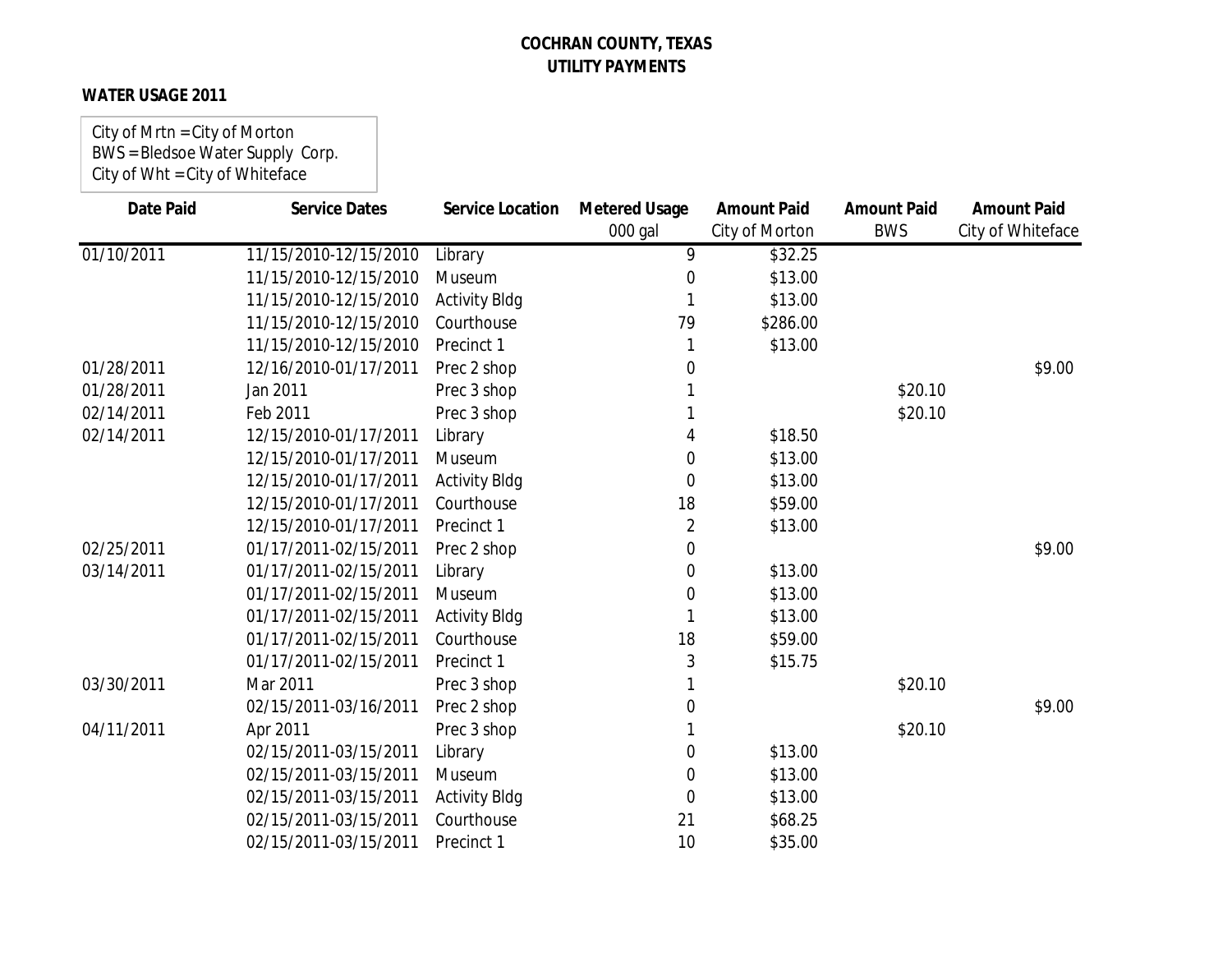## **WATER USAGE 2011**

City of Mrtn = City of Morton BWS = Bledsoe Water Supply Corp. City of Wht = City of Whiteface

| <b>Date Paid</b> | <b>Service Dates</b>  | <b>Service Location</b> | <b>Metered Usage</b> | <b>Amount Paid</b> | <b>Amount Paid</b> | <b>Amount Paid</b> |
|------------------|-----------------------|-------------------------|----------------------|--------------------|--------------------|--------------------|
|                  |                       |                         | 000 gal              | City of Morton     | <b>BWS</b>         | City of Whiteface  |
| 05/09/2011       | 03/16/2011-04/15/2011 | Prec 2 shop             | $\mathbf 0$          |                    |                    | \$9.00             |
|                  | 03/15/2011-04/15/2011 | Library                 | 0                    | \$13.00            |                    |                    |
|                  | 03/15/2011-04/15/2011 | Museum                  | 0                    | \$13.00            |                    |                    |
|                  | 03/15/2011-04/15/2011 | <b>Activity Bldg</b>    | 2                    | \$13.00            |                    |                    |
|                  | 03/15/2011-04/15/2011 | Courthouse              | 70                   | \$250.00           |                    |                    |
|                  | 03/15/2011-04/15/2011 | Precinct 1              |                      | \$13.00            |                    |                    |
| 05/27/2011       | May 2011              | Prec 3 shop             |                      |                    | \$20.10            |                    |
| 06/13/2011       | 04/15/2011-05/15/2011 | Library                 | 0                    | \$13.00            |                    |                    |
|                  | 04/15/2011-05/15/2011 | Museum                  | 0                    | \$13.00            |                    |                    |
|                  | 04/15/2011-05/15/2011 | <b>Activity Bldg</b>    |                      | \$13.00            |                    |                    |
|                  | 04/15/2011-05/15/2011 | Courthouse              | 138                  | \$522.00           |                    |                    |
|                  | 04/15/2011-05/15/2011 | Precinct 1              |                      | \$13.00            |                    |                    |
|                  | 04/15/2011-05/16/2011 | Prec 2 shop             |                      |                    |                    | \$14.00            |
|                  | June 2011             | Prec 3 shop             |                      |                    | \$20.10            |                    |
| 06/29/2011       | 05/16/2011-06/16/2011 | Prec 2 shop             | 0                    |                    |                    | \$14.00            |
| 07/11/2011       | 05/15/2011-06/15/2011 | Library                 |                      | \$13.00            |                    |                    |
|                  | 05/15/2011-06/15/2011 | Museum                  | 0                    | \$13.00            |                    |                    |
|                  | 05/15/2011-06/15/2011 | <b>Activity Bldg</b>    | $\overline{2}$       | \$13.00            |                    |                    |
|                  | 05/15/2011-06/15/2011 | Courthouse              | 115                  | \$430.00           |                    |                    |
|                  | 05/15/2011-06/15/2011 | Precinct 1              |                      | \$13.00            |                    |                    |
|                  | <b>July 2011</b>      | Prec 3 shop             |                      |                    | \$20.10            |                    |
| 07/28/2011       | 06/16/2011-07/14/2011 | Prec 2 shop             |                      |                    |                    | \$14.00            |
| 08/08/2011       | 06/15/2011-07/15/2011 | Library                 | 0                    | \$13.00            |                    |                    |
|                  | 06/15/2011-07/15/2011 | Museum                  | $\Omega$             | \$13.00            |                    |                    |
|                  | 06/15/2011-07/15/2011 | <b>Activity Bldg</b>    |                      | \$13.00            |                    |                    |
|                  | 06/15/2011-07/15/2011 | Courthouse              | 81                   | \$294.00           |                    |                    |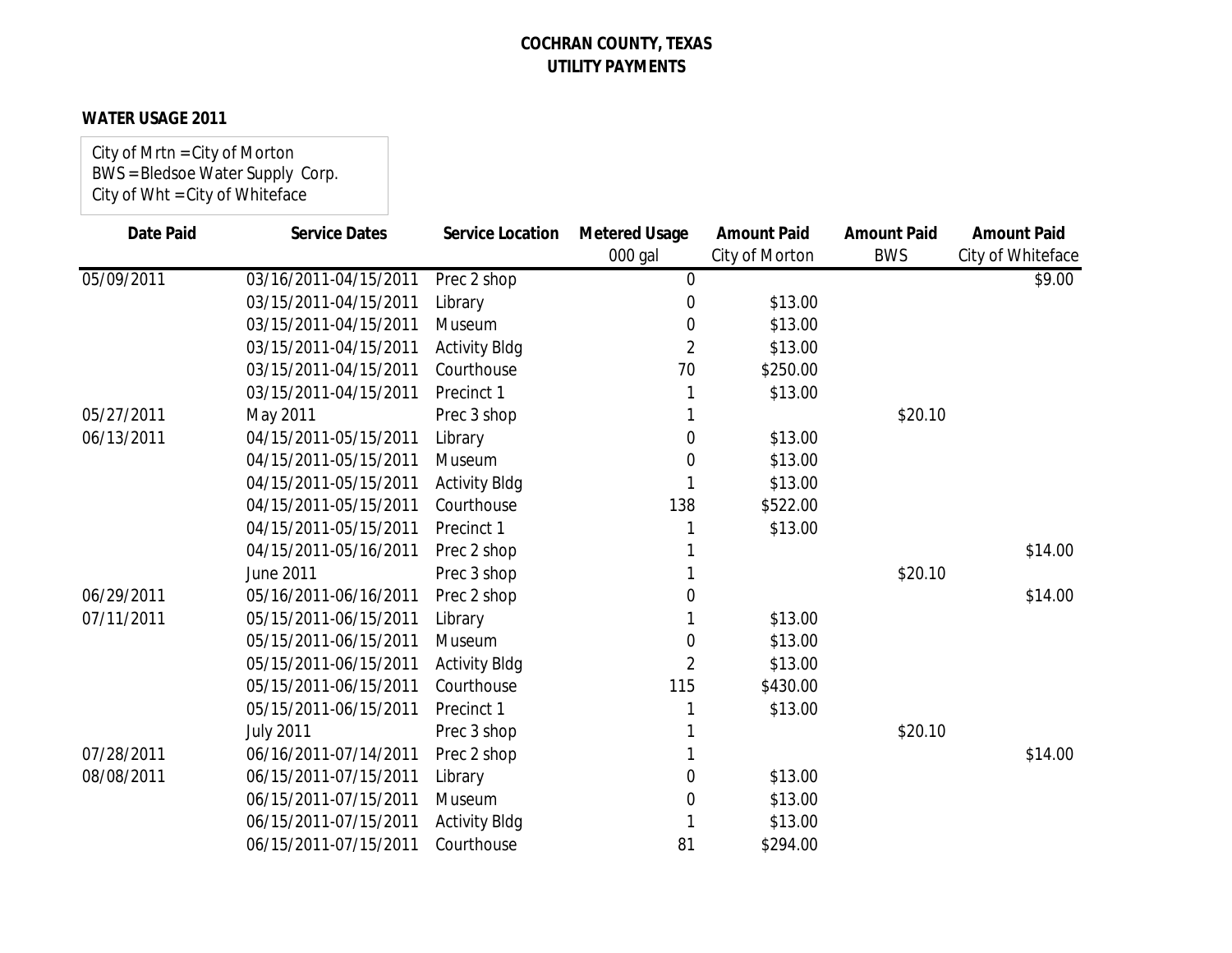## **WATER USAGE 2011**

City of Mrtn = City of Morton BWS = Bledsoe Water Supply Corp. City of Wht = City of Whiteface

| <b>Date Paid</b> | <b>Service Dates</b>  | <b>Service Location</b> | <b>Metered Usage</b><br>000 gal | <b>Amount Paid</b><br>City of Morton | <b>Amount Paid</b><br><b>BWS</b> | <b>Amount Paid</b><br>City of Whiteface |
|------------------|-----------------------|-------------------------|---------------------------------|--------------------------------------|----------------------------------|-----------------------------------------|
| 08/08/2011       | 06/15/2011-07/15/2011 | Prec 1 shop             | $\Omega$                        | \$13.00                              |                                  |                                         |
| 08/30/2011       | August 2011           | Prec 3 shop             |                                 |                                      | \$20.10                          |                                         |
|                  | 07/14/2011-08/16/2011 | Prec 2 shop             | 0                               |                                      |                                  | \$14.00                                 |
| 09/12/2011       | September 2011        | Prec 3 shop             |                                 |                                      | \$20.10                          |                                         |
|                  | 07/15/2011-08/15/2011 | Library                 | 0                               | \$13.00                              |                                  |                                         |
|                  | 07/15/2011-08/15/2011 | Museum                  | 0                               | \$13.00                              |                                  |                                         |
|                  | 07/15/2011-08/15/2011 | <b>Activity Bldg</b>    | $\overline{2}$                  | \$13.00                              |                                  |                                         |
|                  | 07/15/2011-08/15/2011 | Courthouse              | 184                             | \$70.00                              |                                  |                                         |
|                  | 07/15/2011-08/15/2011 | Precinct 1              | 2                               | \$13.00                              |                                  |                                         |
| 09/29/2011       | 08/16/2011-09/16/2011 | Prec 2 shop             |                                 |                                      |                                  | \$14.00                                 |
| 10/10/2011       | September 2011        | Prec 3 shop             |                                 |                                      | \$20.10                          |                                         |
|                  | 08/15/2011-09/15/2011 | Library                 |                                 | \$13.00                              |                                  |                                         |
|                  | 08/15/2011-09/15/2011 | Museum                  | $\Omega$                        | \$13.00                              |                                  |                                         |
|                  | 08/15/2011-09/15/2011 | <b>Activity Bldg</b>    |                                 | \$13.00                              |                                  |                                         |
|                  | 08/15/2011-09/15/2011 | Courthouse              | 31                              | \$101.00                             |                                  |                                         |
|                  | 08/15/2011-09/15/2011 | Precinct 1              | $\Omega$                        | \$13.00                              |                                  |                                         |
| 10/28/2011       | 09/16/2011-10/18/2011 | Prec 2 shop             | 0                               |                                      |                                  | \$14.00                                 |
| 11/04/2011       | 09/15/2011-10/17/2011 | Library                 | 0                               | \$13.50                              |                                  |                                         |
|                  | 09/15/2011-10/17/2011 | Museum                  | 0                               | \$13.50                              |                                  |                                         |
|                  | 09/15/2011-10/17/2011 | <b>Activity Bldg</b>    |                                 | \$13.50                              |                                  |                                         |
|                  | 09/15/2011-10/17/2011 | Courthouse              | 19                              | \$66.75                              |                                  |                                         |
|                  | 09/15/2011-10/17/2011 | Prec 1 shop             |                                 | \$13.50                              |                                  |                                         |
| 11/14/2011       | October 2011          | Prec 3 shop             |                                 |                                      | \$20.10                          |                                         |
| 11/29/2011       | 10/18/2011-11/15/2011 | Prec 2 shop             | 0                               |                                      |                                  | \$14.00                                 |
| 12/12/2011       | November 2011         | Prec 3 shop             |                                 |                                      | \$20.10                          |                                         |
|                  | 10/17/2011-11/15/2011 | Library                 | 0                               | \$13.50                              |                                  |                                         |
|                  | 10/17/2011-11/15/2011 | Museum                  | 0                               | \$13.50                              |                                  |                                         |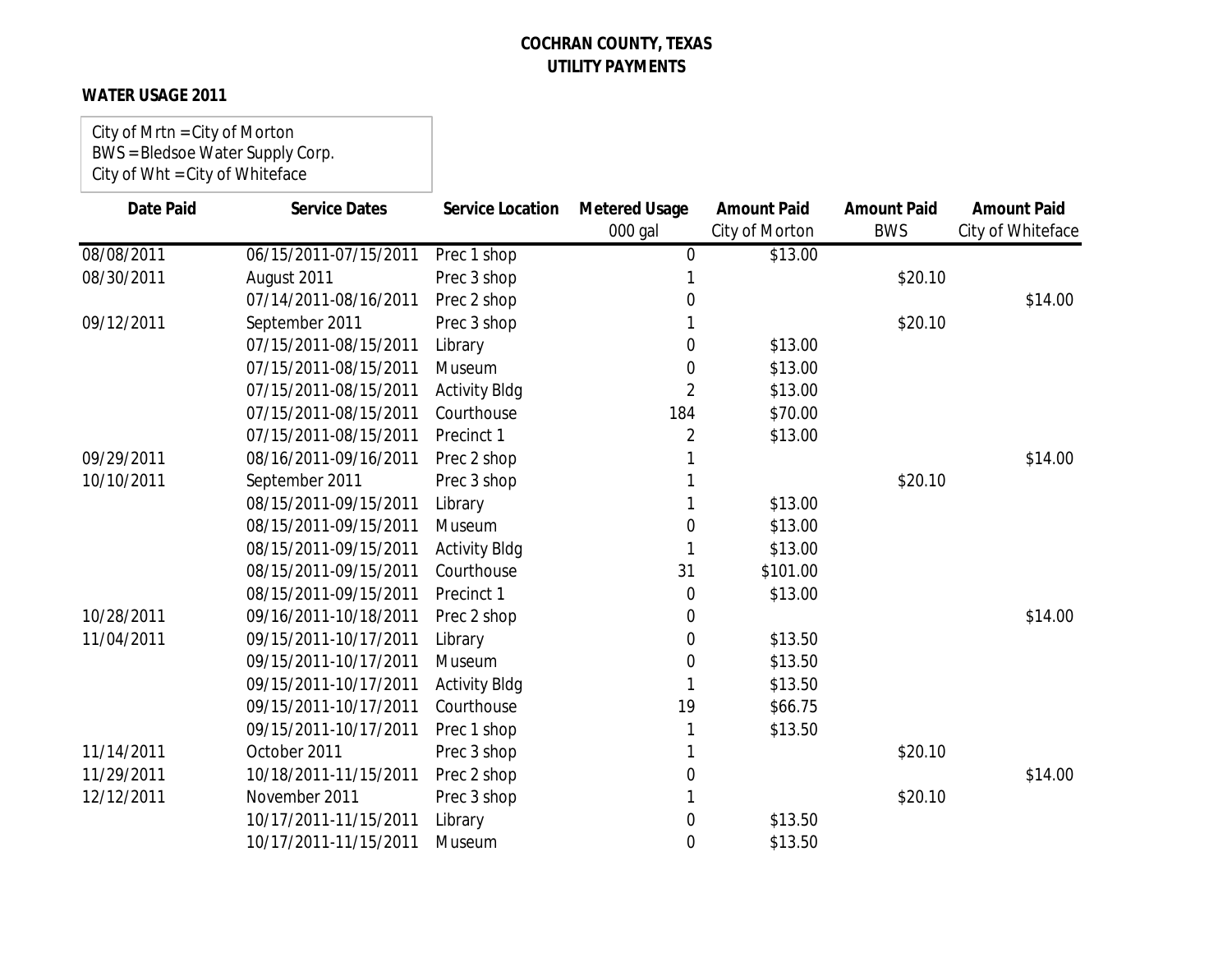### **WATER USAGE 2011**

City of Mrtn = City of Morton BWS = Bledsoe Water Supply Corp. City of Wht = City of Whiteface

| Date Paid  | <b>Service Dates</b>                | Service Location | Metered Usage | <b>Amount Paid</b> | <b>Amount Paid</b> | <b>Amount Paid</b> |
|------------|-------------------------------------|------------------|---------------|--------------------|--------------------|--------------------|
|            |                                     |                  | $000$ gal     | City of Morton     | <b>BWS</b>         | City of Whiteface  |
| 12/12/2011 | 10/17/2011-11/15/2011 Activity Bldg |                  |               | \$13.50            |                    |                    |
|            | 10/17/2011-11/15/2011               | Courthouse       | 16            | \$57.00            |                    |                    |
|            | 10/17/2011-11/15/2011 Prec 1 shop   |                  |               | \$13.50            |                    |                    |
| 12/29/2011 | 11/15/2011-12/15/2011 Prec 2 shop   |                  |               |                    |                    | \$14.00            |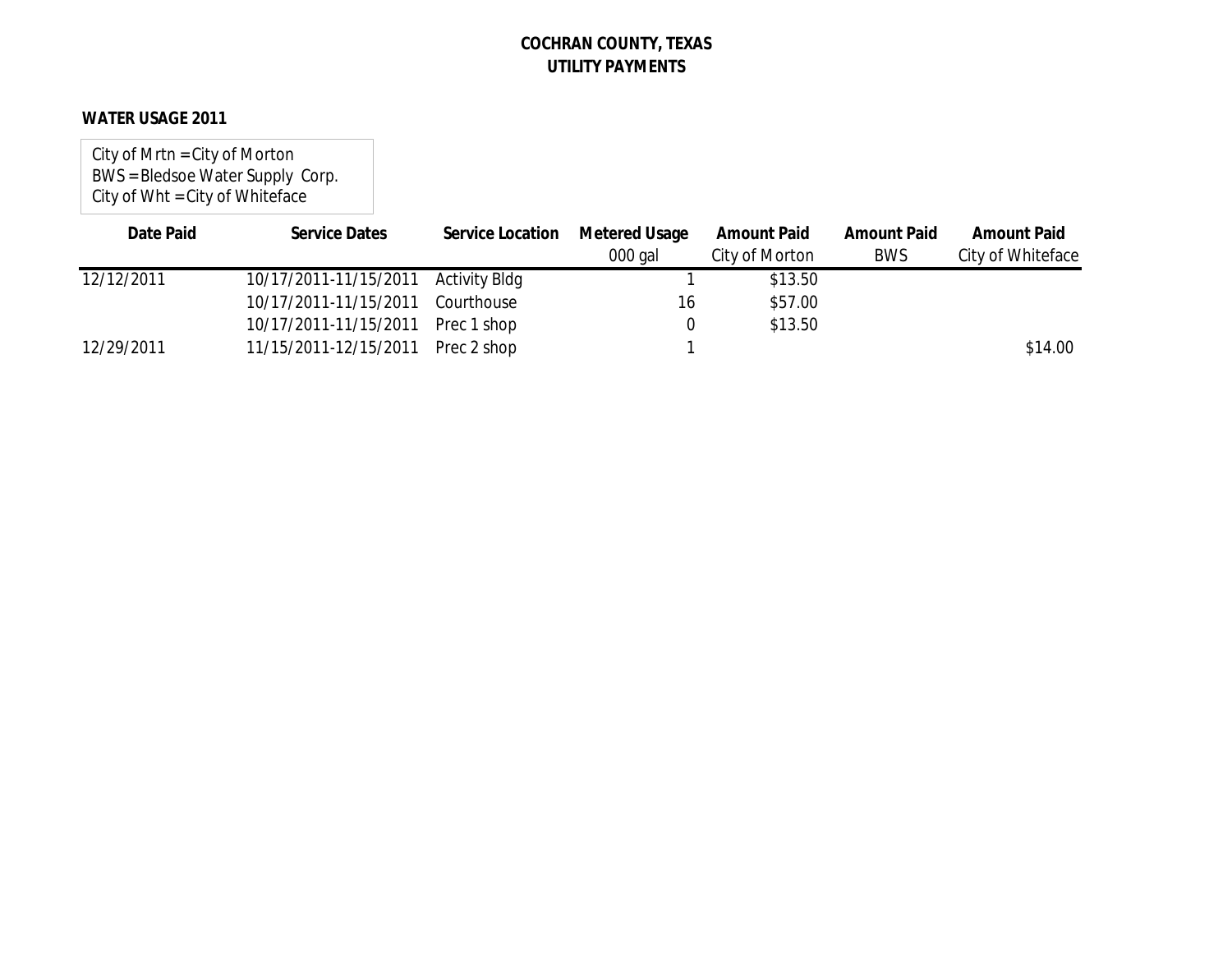### **ELECTRICITY USAGE 2011**

# XCEL = XCel Energy

| <b>Date Paid</b> | <b>Service Dates</b>  | <b>Service Location</b> | <b>Metered Usage</b><br><b>KwH</b> | <b>Amount Pd</b><br><b>XCEL</b> | <b>Amount Pd</b><br><b>BCEC</b> |  |
|------------------|-----------------------|-------------------------|------------------------------------|---------------------------------|---------------------------------|--|
| 01/10/2011       | 11/18/2010-12/21/2010 | Prec 4 shop             | 470                                |                                 | \$57.33                         |  |
|                  | 12/31/2010            | Prec 4 area light       |                                    |                                 | \$9.52                          |  |
|                  | 11/16/2010-12/16/2010 | Prec 3 shop             | 80                                 |                                 | \$19.88                         |  |
|                  | 12/30/2010            | Prec 3 area lights      |                                    |                                 | \$20.47                         |  |
|                  | 11/08/2010-12/07/2010 | Sheriff posse           | $\overline{0}$                     |                                 | \$30.10                         |  |
| 01/10/2011       | 11/16/2010-12/17/2010 | Airport                 | 1042                               | \$79.86                         |                                 |  |
|                  | 11/15/2010-12/16/2010 | Courthouse              | 26820                              | \$1,555.86                      |                                 |  |
|                  | 11/16/2010-12/17/2010 | Softball park           | 0                                  | \$18.57                         |                                 |  |
|                  | 11/15/2010-12/16/2010 | N Comm tower            | 825                                | \$67.48                         |                                 |  |
|                  | 11/16/2010-12/17/2010 | Prec 1 shop             | 634                                | \$52.87                         |                                 |  |
|                  | 11/15/2010-12/16/2010 | Library                 | 2560                               | \$186.29                        |                                 |  |
|                  | 11/15/2010-12/16/2010 | 1 Area light            | 57                                 | \$14.38                         |                                 |  |
|                  | 11/15/2010-12/16/2010 | Museum                  | 226                                | \$26.64                         |                                 |  |
|                  | 11/15/2010-12/16/2010 | <b>Activity Bldg</b>    | 5110                               | \$421.93                        |                                 |  |
|                  | 11/15/2010-12/15/2010 | 3 Area lights           | 171                                | \$43.15                         |                                 |  |
|                  | 11/16/2010-12/17/2010 | Park/Trap shoot         | $\overline{0}$                     | \$10.91                         |                                 |  |
|                  | 11/15/2010-12/16/2010 | Park irrigation         | 828                                | \$141.82                        |                                 |  |
|                  | 11/16/2010-12/17/2010 | Park/shop               | 319                                | \$32.01                         |                                 |  |
|                  | 11/16/2010-12/16/2010 | 1 Area light            | 57                                 | \$13.96                         |                                 |  |
|                  | 11/16/2010-12/17/2010 | <b>Baseball park</b>    | $\boldsymbol{0}$                   | \$18.57                         |                                 |  |
|                  | 11/16/2010-12/17/2010 | Cemetery irrig/SW       | $\overline{0}$                     | \$18.57                         |                                 |  |
|                  | 11/15/2010-12/16/2010 | 102 N Main/storage      | 98                                 | \$17.92                         |                                 |  |
|                  | 11/16/2010-12/17/2010 | Showbarn                | 152                                | \$20.97                         |                                 |  |
|                  | 11/16/2010-12/17/2010 | Rodeo grounds           | $\mathbf 0$                        | \$18.57                         |                                 |  |
|                  | 11/16/2010-12/17/2010 | Cemetery irrig/shop     | 28                                 | \$12.77                         |                                 |  |
|                  | 11/16/2010-12/17/2010 | Well at SE corner       | $\overline{0}$                     | \$18.57                         |                                 |  |
| 01/28/2011       | 12/10/2010-01/13/2011 | Prec 2 shop             | 156                                | \$21.88                         |                                 |  |
|                  | 12/10/2010-01/12/2011 | Prec 2/area light       | 75                                 | \$37.20                         |                                 |  |
| 02/14/2011       | 12/07/2010-01/07/2011 | Sheriff posse           | $\mathbf 0$                        |                                 | \$30.10                         |  |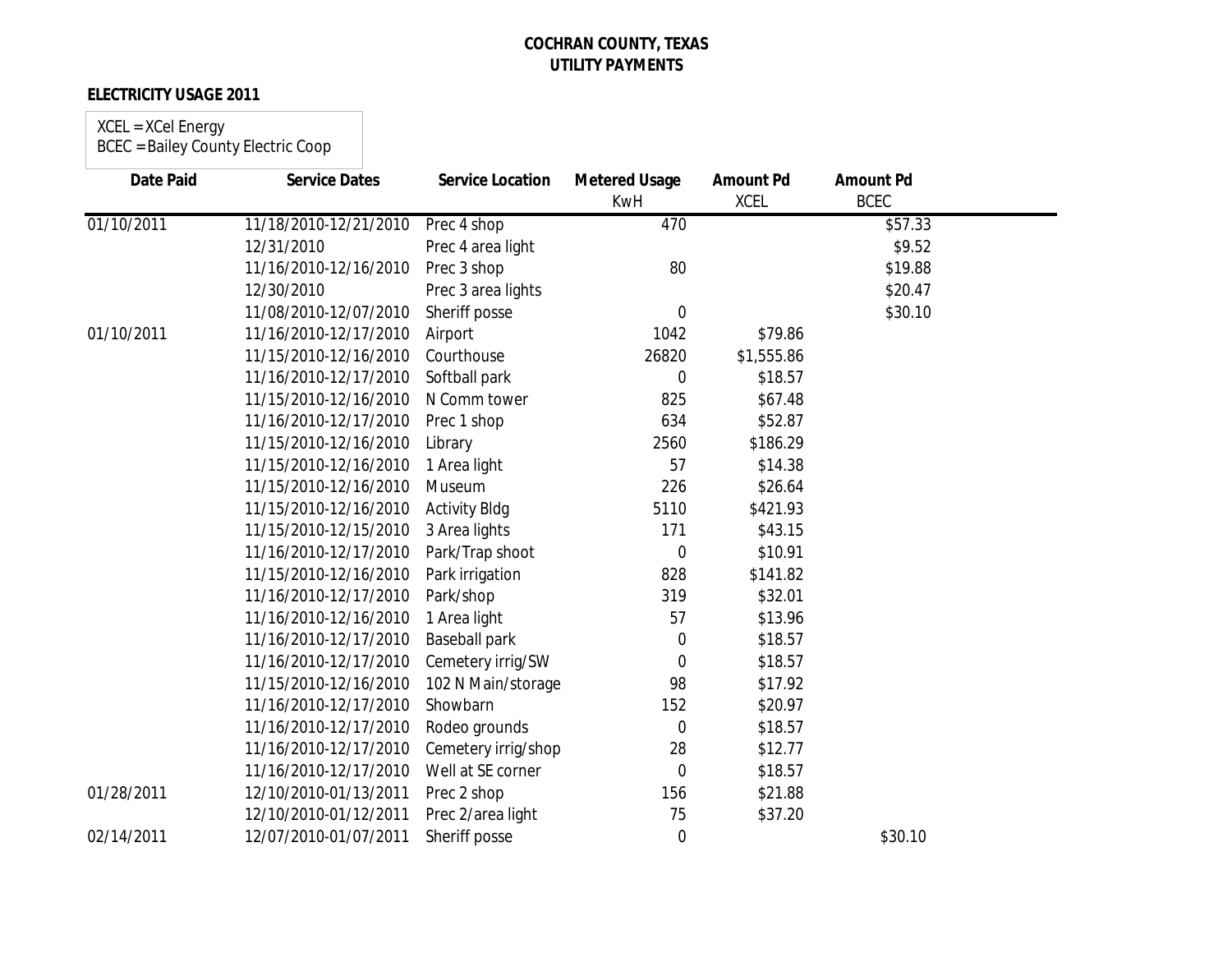### **ELECTRICITY USAGE 2011**

## XCEL = XCel Energy

| <b>Date Paid</b> | <b>Service Dates</b>  | <b>Service Location</b> | <b>Metered Usage</b><br><b>KwH</b> | <b>Amount Pd</b><br><b>XCEL</b> | <b>Amount Pd</b><br><b>BCEC</b> |  |
|------------------|-----------------------|-------------------------|------------------------------------|---------------------------------|---------------------------------|--|
| 02/14/2011       | 12/21/2010-01/21/2011 | Prec 4 shop             | 400                                |                                 | \$53.60                         |  |
|                  | 01/27/2011            | Prec 4 area light       |                                    |                                 | \$10.08                         |  |
|                  | 12/16/2010-01/18/2011 | Prec 3 shop             | 103                                |                                 | \$22.86                         |  |
|                  | 01/27/2011            | Prec 3 area lights      |                                    |                                 | \$21.30                         |  |
|                  | 03/01/2011            | Prec 4 area light       |                                    |                                 | \$10.46                         |  |
|                  | 01/18/2011-02/16/2011 | Prec 3 shop             | 241                                |                                 | \$38.35                         |  |
|                  | 03/01/2011            | Prec 3 area lights      |                                    |                                 | \$21.86                         |  |
| 02/14/2011       | 12/17/2010-01/20/2011 | Airport                 | 1153                               | \$87.09                         |                                 |  |
|                  | 12/16/2010-01/19/2011 | Courthouse              | 28560                              | \$1,705.30                      |                                 |  |
|                  | 12/17/2010-01/20/2011 | Softball park           | $\mathbf 0$                        | \$18.57                         |                                 |  |
|                  | 12/16/2010-01/19/2011 | N Comm tower            | 890                                | \$71.82                         |                                 |  |
|                  | 12/17/2010-01/20/2011 | Prec 1 shop             | 779                                | \$62.38                         |                                 |  |
|                  | 12/16/2010-01/19/2011 | Library                 | 2150                               | \$172.19                        |                                 |  |
|                  | 12/16/2010-01/18/2011 | 1 Area light            | 61                                 | \$14.52                         |                                 |  |
|                  | 12/16/2010-01/19/2011 | Museum                  | 262                                | \$29.07                         |                                 |  |
|                  | 12/16/2010-01/19/2011 | <b>Activity Bldg</b>    | 5586                               | \$448.47                        |                                 |  |
|                  | 12/16/2010-01/18/2011 | 3 Area lights           | 184                                | \$43.57                         |                                 |  |
|                  | 12/17/2010/01/20/2011 | Park/Trap shoot         | 0                                  | \$10.91                         |                                 |  |
|                  | 12/17/2010-01/20/2011 | Park irrigation         | 792                                | \$131.18                        |                                 |  |
|                  | 12/17/2010-01/20/2011 | Park/shop               | 484                                | \$42.89                         |                                 |  |
|                  | 12/17/2010-01/19/2011 | 1 Area light            | 61                                 | \$14.09                         |                                 |  |
|                  | 12/17/2010-01/20/2011 | Baseball park           | 0                                  | \$18.57                         |                                 |  |
|                  | 12/17/2010-01/20/2011 | Cemetery irrig/SW       | 0                                  | \$18.57                         |                                 |  |
|                  | 12/16/2010-01/19/2011 | 102 N Main/storage      | 1                                  | \$11.31                         |                                 |  |
|                  | 12/17/2010-01/20/2011 | Showbarn                | 2330                               | \$164.88                        |                                 |  |
|                  | 12/17/2010-01/20/2011 | Rodeo grounds           | 0                                  | \$18.57                         |                                 |  |
|                  | 12/17/2010-01/20/2011 | Cemetery irrig/shop     | 17                                 | 12.05                           |                                 |  |
|                  | 12/17/2010-01/20/2011 | Well at SE corner       | $\mathbf 0$                        | 18.57                           |                                 |  |
| 02/25/2011       | 01/13/2011-02/11/2011 | Prec 2 shop             | 440                                | \$41.16                         |                                 |  |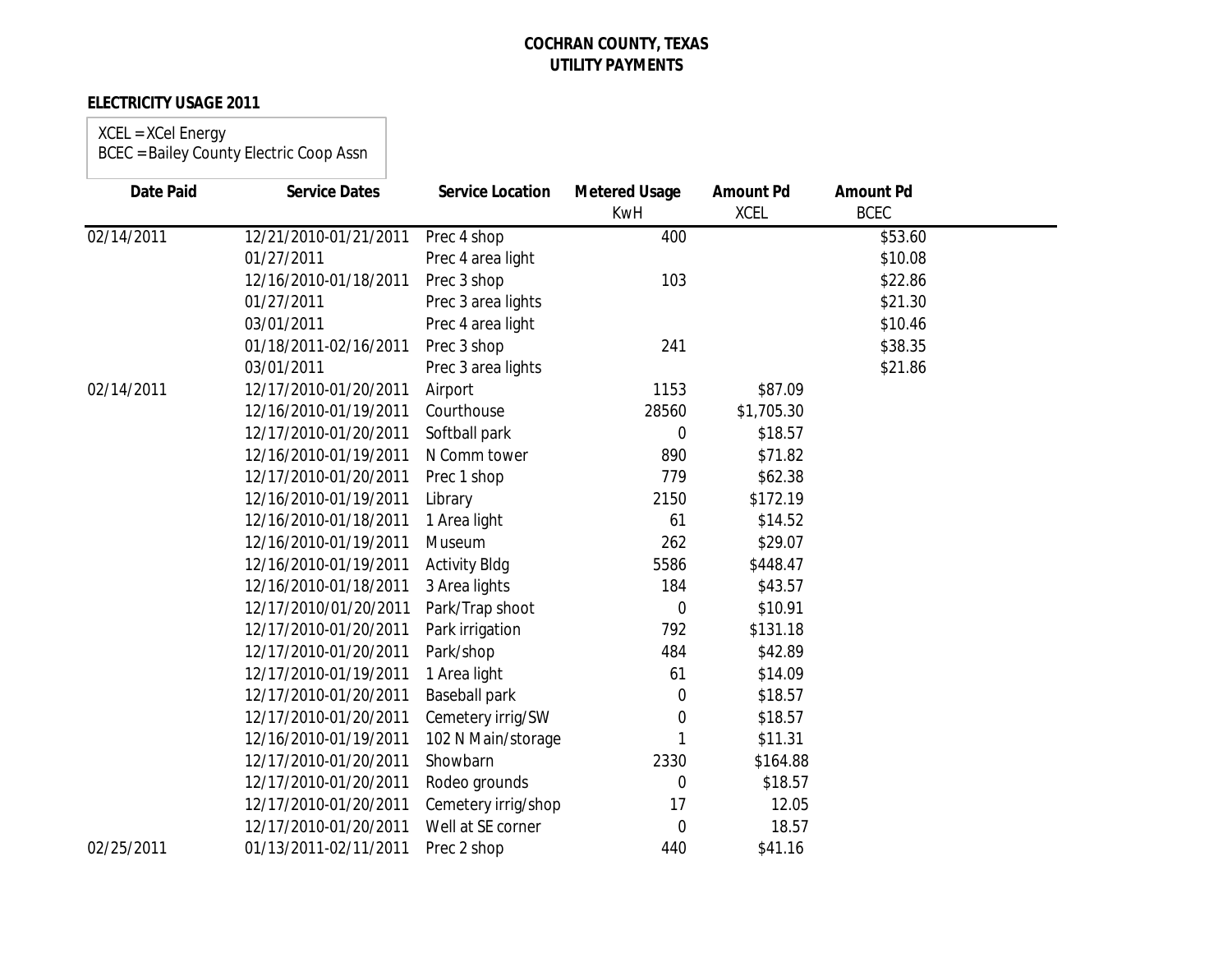## **ELECTRICITY USAGE 2011**

### XCEL = XCel Energy BCEC = Bailey County Electric Coop Assn

| <b>Date Paid</b> | <b>Service Dates</b>  | <b>Service Location</b> | <b>Metered Usage</b><br><b>KwH</b> | <b>Amount Pd</b><br><b>XCEL</b> | <b>Amount Pd</b><br><b>BCEC</b> |  |
|------------------|-----------------------|-------------------------|------------------------------------|---------------------------------|---------------------------------|--|
| 02/25/2011       | 01/13/2011-02/10/2011 | Prec 2 Area light       | 66                                 | \$15.03                         |                                 |  |
| 03/14/2011       | 01/07/2011-02/08/2011 | Sheriff posse           | 163                                |                                 | \$46.19                         |  |
|                  | 01/21/2011-02/21/2011 | Prec 4 shop             | 530                                |                                 | \$69.71                         |  |
|                  | 03/01/2011            | Prec 4 area light       |                                    |                                 | \$10.46                         |  |
|                  | 01/18/2011-02/16/2011 | Prec 3 shop             | 241                                |                                 | \$38.35                         |  |
|                  | 03/01/2011            | Prec 3 area lights      |                                    |                                 | \$21.86                         |  |
| 03/14/2011       | 01/20/2011-02/18/2011 | Airport                 | 860                                | 68.03                           |                                 |  |
|                  | 01/19/2011-02/17/2011 | Courthouse              | 25980                              | 1621.03                         |                                 |  |
|                  | 01/20/2011-02/18/2011 | Softball park           | $\boldsymbol{0}$                   | 18.88                           |                                 |  |
|                  | 01/19/2011-02/17/2011 | N Comm tower            | 728                                | 60.93                           |                                 |  |
|                  | 01/20/2011-02/18/2011 | Prec 1 shop             | 871                                | 68.73                           |                                 |  |
|                  | 01/19/2011-02/17/2011 | Library                 | 2040                               | \$169.13                        |                                 |  |
|                  | 01/19/2011-02/16/2011 | 1 Area light            | 55                                 | \$14.35                         |                                 |  |
|                  | 01/19/2011-02/17/2011 | Museum                  | 262                                | \$29.14                         |                                 |  |
|                  | 01/19/2011-02/17/2011 | <b>Activity Bldg</b>    | 5800                               | \$467.47                        |                                 |  |
|                  | 01/19/2011-02/16/2011 | 3 Area lights           | 16                                 | \$43.05                         |                                 |  |
|                  | 01/20/2011-02/14/2011 | Park/Trap shoot         | $\mathbf 0$                        | \$9.09                          |                                 |  |
|                  | 01/20/2011-02/18/2011 | Park irrigation         | 575                                | \$105.63                        |                                 |  |
|                  | 01/20/2011-02/18/2011 | Park/shop               | 582                                | \$49.55                         |                                 |  |
|                  | 01/20/2011-02/17/2011 | 1 Area light            | 56                                 | \$13.98                         |                                 |  |
|                  | 01/20/2011-02/18/2011 | Baseball park           | 0                                  | \$18.88                         |                                 |  |
|                  | 01/20/2011-02/18/2011 | Cemetery irrig/SW       | 0                                  | \$18.88                         |                                 |  |
|                  | 01/19/2011-02/17/2011 | 102 N Main/storage      | 99                                 | \$17.99                         |                                 |  |
|                  | 01/20/2011-02/18/2011 | Showbarn                | 824                                | \$65.62                         |                                 |  |
|                  | 01/20/2011-02/18/2011 | Rodeo grounds           | 120                                | \$42.17                         |                                 |  |
|                  | 01/20/2011-02/18/2011 | Cemetery irrig/shop     | 3                                  | \$11.10                         |                                 |  |
|                  | 01/20/2011-02/18/2011 | Well at SE corner       | 0                                  | \$18.88                         |                                 |  |
| 03/30/2011       | 02/11/2011-03/14/2011 | Prec 2 shop             | 10                                 | \$11.96                         |                                 |  |
|                  | 02/11/2011-03/13/2011 | Prec 2 Area light       | 72                                 | \$15.74                         |                                 |  |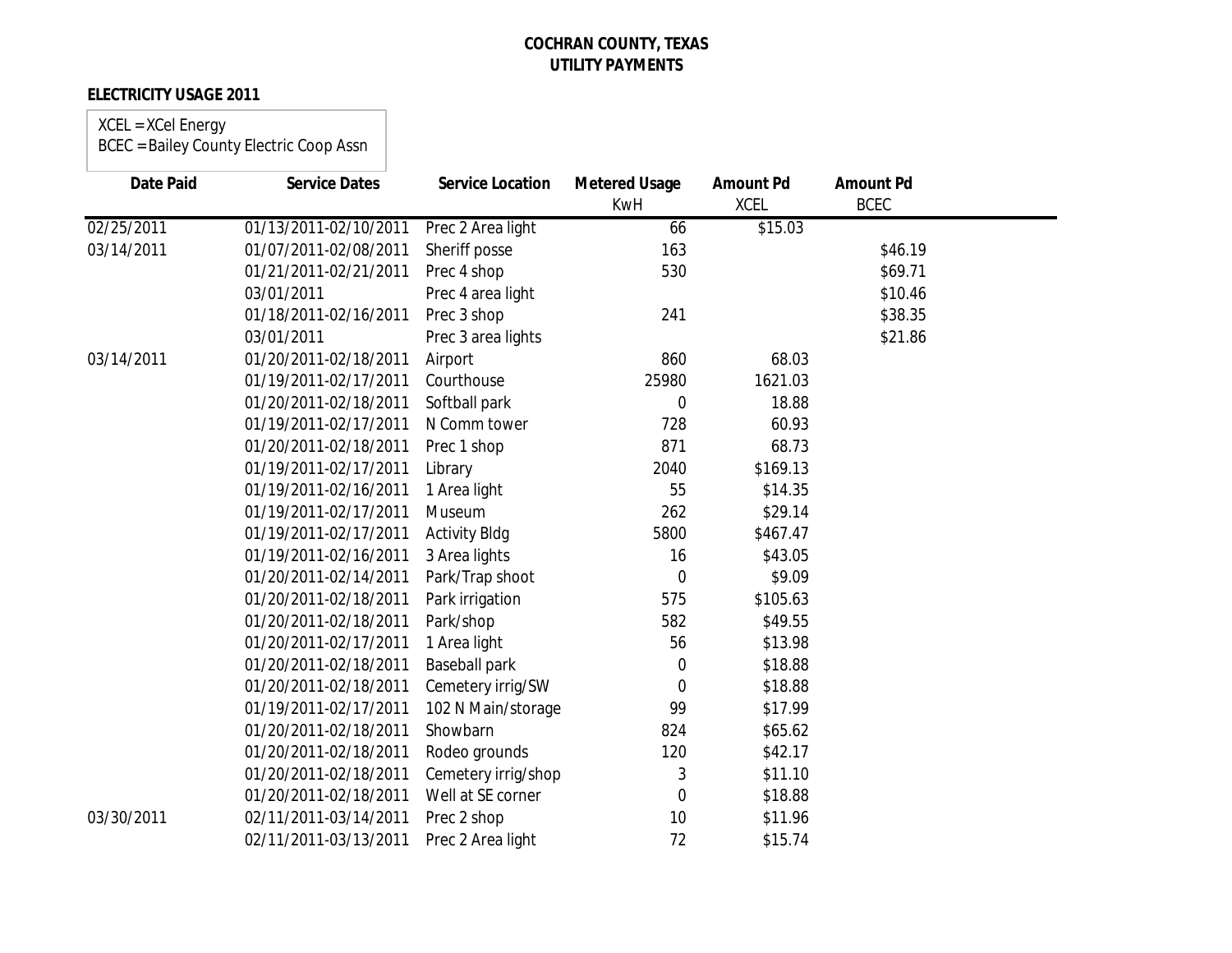## **ELECTRICITY USAGE 2011**

# XCEL = XCel Energy

| <b>Date Paid</b> | <b>Service Dates</b>  | <b>Service Location</b> | <b>Metered Usage</b><br><b>KwH</b> | <b>Amount Pd</b><br><b>XCEL</b> | <b>Amount Pd</b><br><b>BCEC</b> |  |
|------------------|-----------------------|-------------------------|------------------------------------|---------------------------------|---------------------------------|--|
| 03/30/2011       | 02/18/2011-03/21/2011 | Airport                 | 1011                               | $\overline{$81.29}$             |                                 |  |
|                  | 02/17/2011-03/18/2011 | Courthouse              | 26220                              | \$1,562.06                      |                                 |  |
|                  | 02/18/2011-03/21/2011 | Softball park           | 0                                  | \$21.60                         |                                 |  |
|                  | 02/17/2011-03/18/2011 | N Comm tower            | 650                                | \$57.86                         |                                 |  |
|                  | 02/18/2011-03/21/2011 | Prec 1 shop             | 617                                | \$53.87                         |                                 |  |
|                  | 02/17/2011-03/18/2011 | Library                 | 1730                               | \$219.15                        |                                 |  |
|                  | 02/17/2011-03/17/2011 | 1 Area light            | 55                                 | \$14.95                         |                                 |  |
|                  | 02/17/2011-03/18/2011 | Museum                  | 151                                | \$22.08                         |                                 |  |
|                  | 02/17/2011-03/18/2011 | <b>Activity Bldg</b>    | 4359                               | \$416.29                        |                                 |  |
|                  | 02/17/2011-03/17/2011 | 3 Area lights           | 164                                | \$44.82                         |                                 |  |
|                  | 02/18/2011-03/21/2011 | Park irrigation         | 1055                               | \$169.39                        |                                 |  |
|                  | 02/18/2011-03/21/2011 | Park/shop               | 584                                | \$51.57                         |                                 |  |
|                  | 02/18/2011-03/20/2011 | 1 Area light            | 58                                 | \$14.60                         |                                 |  |
|                  | 02/18/2011-03/21/2011 | <b>Baseball park</b>    | 200                                | \$28.43                         |                                 |  |
|                  | 02/18/2011-03/21/2011 | Cemetery irrig/SW       | $\overline{0}$                     | \$21.60                         |                                 |  |
|                  | 02/17/2011-03/18/2011 | 102 N Main/storage      | 316                                | \$36.05                         |                                 |  |
|                  | 02/18/2011-03/21/2011 | Showbarn                | 820                                | \$68.01                         |                                 |  |
|                  | 02/18/2011-03/21/2011 | Rodeo grounds           | 0                                  | \$21.60                         |                                 |  |
|                  | 02/18/2011-03/21/2011 | Cemetery irrig/shop     |                                    | \$10.98                         |                                 |  |
|                  | 02/18/2011-03/21/2011 | Well at SE corner       | 0                                  | \$21.60                         |                                 |  |
| 04/11/2011       | 02/08/2011-03/08/2011 | Sheriff posse           | 165                                |                                 | 46.38                           |  |
|                  | 02/21/2011-03/22/2011 | Prec 4 shop             | 500                                |                                 | 66.45                           |  |
|                  | 03/31/2011            | Prec 4 area light       |                                    |                                 | 10.46                           |  |
|                  | 02/16/2011-03/17/2011 | Prec 3 shop             | 91                                 |                                 | 22.08                           |  |
|                  | 03/31/2011            | Prec 3 area lights      |                                    |                                 | 21.86                           |  |
| 04/25/2011       | 03/14/2011-04/12/2011 | Prec 2 shop             | 7                                  | \$11.74                         |                                 |  |
|                  | 03/14/2011-04/11/2011 | Prec 2 area light       | 64                                 | \$15.60                         |                                 |  |
| 05/09/2011       | 03/08/2011-04/07/2011 | Sheriff posse           | $\mathbf 0$                        |                                 | 19.70                           |  |
|                  | 03/22/2011-04/20/2011 | Prec 2 shop             | 510                                |                                 | 73.92                           |  |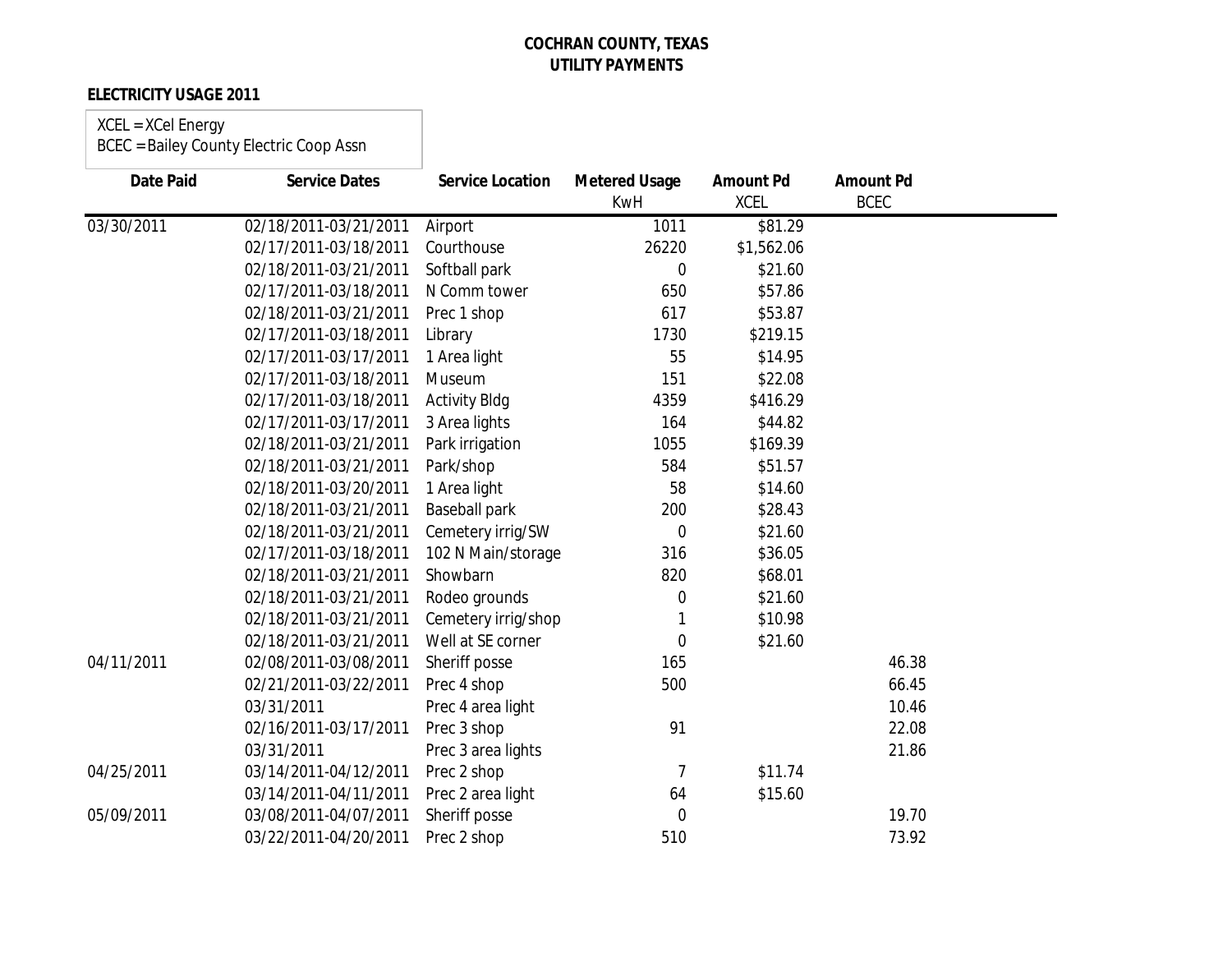### **ELECTRICITY USAGE 2011**

### XCEL = XCel Energy

| <b>Date Paid</b> | <b>Service Dates</b>  | <b>Service Location</b> | <b>Metered Usage</b><br><b>KwH</b> | <b>Amount Pd</b><br><b>XCEL</b> | <b>Amount Pd</b><br><b>BCEC</b> |  |
|------------------|-----------------------|-------------------------|------------------------------------|---------------------------------|---------------------------------|--|
| 05/09/2011       | 05/02/2011            | Prec 2 area light       |                                    |                                 | \$10.64                         |  |
|                  | 03/17/2011-04/18/2011 | Prec 3 shop             | 85                                 |                                 | \$22.49                         |  |
|                  | 05/02/2011            | Prec 3 area lights      |                                    |                                 | \$22.13                         |  |
|                  | 03/21/2011-04/19/2011 | Airport                 | 881                                | \$72.25                         |                                 |  |
|                  | 03/18/2011-04/18/2011 | Courthouse              | 30120                              | \$1,814.37                      |                                 |  |
|                  | 03/21/2011-04/19/2011 | Softball park           | 0                                  | \$21.60                         |                                 |  |
|                  | 03/18/2011-04/18/2011 | N Comm tower            | 673                                | \$59.50                         |                                 |  |
|                  | 03/21/2011-04/19/2011 | Prec 1 shop             | 528                                | \$47.67                         |                                 |  |
|                  | 03/18/2011-04/18/2011 | Library                 | 2050                               | \$251.34                        |                                 |  |
|                  | 03/18/2011-04/17/2011 | 1 Area light            | 57                                 | \$15.01                         |                                 |  |
|                  | 03/18/2011-04/18/2011 | Museum                  | 72                                 | \$16.40                         |                                 |  |
|                  | 03/18/2011-04/18/2011 | <b>Activity Bldg</b>    | 5043                               | \$471.73                        |                                 |  |
|                  | 03/18/2011-04/17/2011 | 3 Area lights           | 171                                | \$45.03                         |                                 |  |
|                  | 03/21/2011-04/19/2011 | Park irrigation         | 4569                               | \$360.53                        |                                 |  |
|                  | 03/21/2011-04/19/2011 | Park/shop               | 433                                | \$41.06                         |                                 |  |
|                  | 03/21/2011-04/18/2011 | 1 Area light            | 53                                 | \$14.45                         |                                 |  |
|                  | 03/21/2011-04/19/2011 | <b>Baseball park</b>    | $\mathbf 0$                        | \$21.60                         |                                 |  |
|                  | 03/21/2011-04/19/2011 | Cemetery irrig/SW       | 886                                | \$163.62                        |                                 |  |
|                  | 03/18/2011-04/18/2011 | 102 N Main/storage      | 86                                 | \$17.41                         |                                 |  |
|                  | 03/21/2011-04/19/2011 | Showbarn                | 291                                | \$31.18                         |                                 |  |
|                  | 03/21/2011-04/19/2011 | Rodeo grounds           | 60                                 | \$33.81                         |                                 |  |
|                  | 03/21/2011-04/19/2011 | Cemetery irrig/shop     | 0                                  | \$10.91                         |                                 |  |
|                  | 03/21/2011-04/19/2011 | Well at SE corner       | 1231                               | \$205.88                        |                                 |  |
| 05/27/2011       | 04/12/2011-05/12/2011 | Prec 2 shop             | 12                                 | \$12.10                         |                                 |  |
|                  | 04/12/2011-05/11/2011 | Prec 2 area light       | 67                                 | \$15.69                         |                                 |  |
| 06/13/2011       | 04/07/2011-05/10/2011 | Sheriff posse           | 167                                |                                 | \$48.93                         |  |
|                  | 04/18/2011-05/19/2011 | Prec 3 shop             | 124                                |                                 | \$26.27                         |  |
|                  | 06/01/2011            | Prec 3 area lights      |                                    |                                 | \$21.30                         |  |
|                  | 04/20/2011-05/24/2011 | Prec 4 shop             | 480                                |                                 | \$66.68                         |  |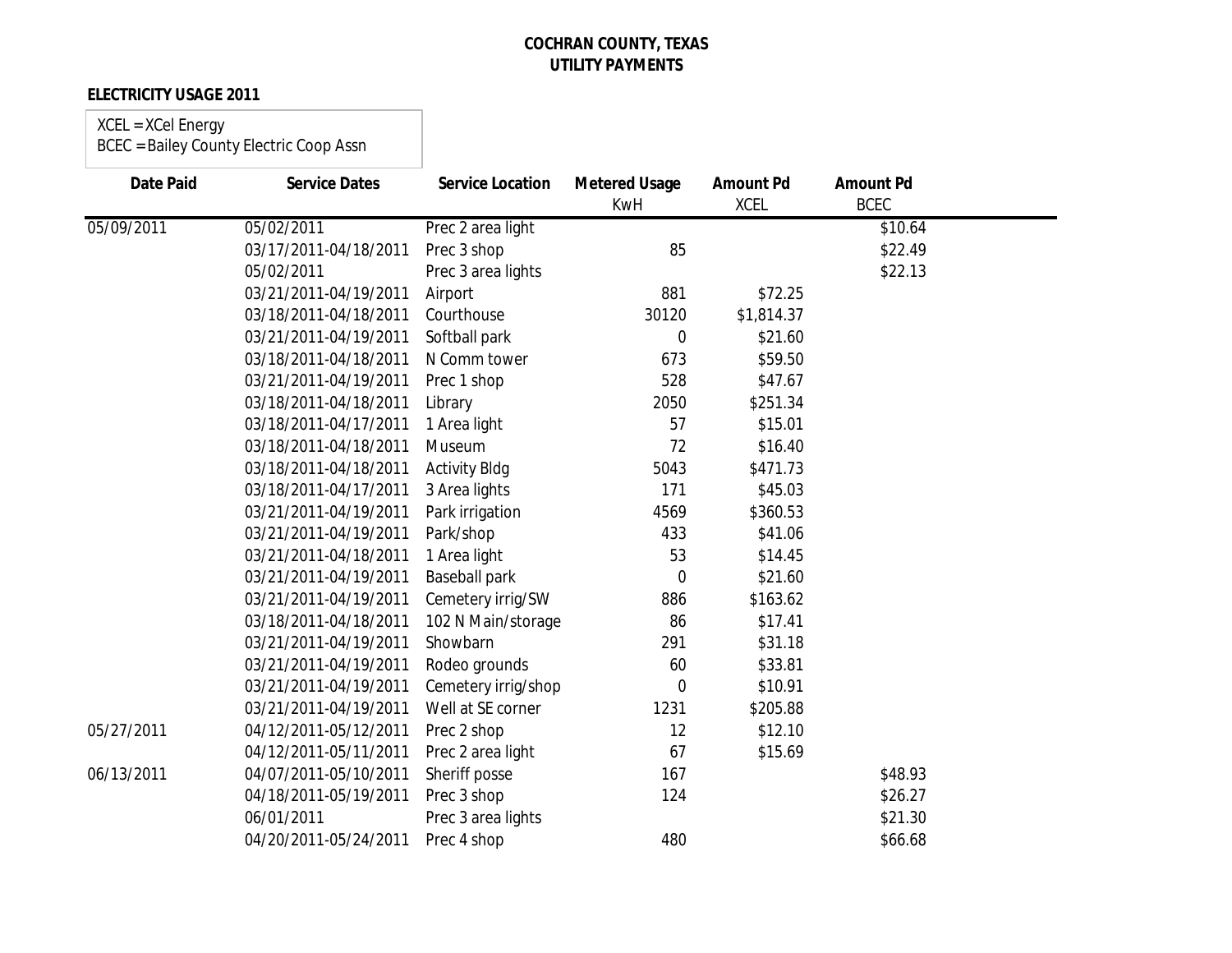### **ELECTRICITY USAGE 2011**

### XCEL = XCel Energy

| <b>Date Paid</b> | <b>Service Dates</b>  | <b>Service Location</b> | <b>Metered Usage</b><br><b>KwH</b> | <b>Amount Pd</b><br><b>XCEL</b> | <b>Amount Pd</b><br><b>BCEC</b> |  |
|------------------|-----------------------|-------------------------|------------------------------------|---------------------------------|---------------------------------|--|
| 06/13/2011       | 06/01/2011            | Prec 4 area light       |                                    |                                 | \$10.08                         |  |
|                  | 04/19/2011-05/19/2011 | Airport                 | 843                                | \$69.61                         |                                 |  |
|                  | 04/18/2011-05/18/2011 | Courthouse              | 27000                              | \$1,673.21                      |                                 |  |
|                  | 04/19/2011-05/19/2011 | Softball park           | $\overline{0}$                     | \$21.60                         |                                 |  |
|                  | 04/18/2011-05/18/2011 | N Comm tower            | 754                                | \$65.31                         |                                 |  |
|                  | 04/19/2011-05/19/2011 | Prec 1 shop             | 641                                | \$55.55                         |                                 |  |
|                  | 04/18/2011-05/18/2011 | Library                 | 3220                               | \$282.04                        |                                 |  |
|                  | 04/18/2011-05/17/2011 | 1 Area light            | 55                                 | \$14.95                         |                                 |  |
|                  | 04/18/2011-05/18/2011 | Museum                  | 51                                 | \$14.90                         |                                 |  |
|                  | 04/18/2011-05/18/2011 | <b>Activity Bldg</b>    | 6143                               | \$562.76                        |                                 |  |
|                  | 04/18/2011-05/17/2011 | 3 Area lights           | 165                                | \$44.84                         |                                 |  |
|                  | 04/19/2011-05/19/2011 | Park irrigation         | 7846                               | \$472.45                        |                                 |  |
|                  | 04/19/2011-05/19/2011 | Park/shop               | 248                                | \$28.17                         |                                 |  |
|                  | 04/19/2011-05/18/2011 | 1 Area light            | 55                                 | \$14.52                         |                                 |  |
|                  | 04/19/2011-05/19/2011 | Baseball park           | 0                                  | \$21.60                         |                                 |  |
|                  | 04/19/2011-05/19/2011 | Cemetery irrig/SW       | 3904                               | \$266.70                        |                                 |  |
|                  | 04/18/2011-05/18/2011 | 102 N Main/storage      | 208                                | \$26.15                         |                                 |  |
|                  | 04/19/2011-05/19/2011 | Showbarn                | 130                                | \$19.96                         |                                 |  |
|                  | 04/19/2011-05/19/2011 | Rodeo grounds           | 0                                  | \$21.60                         |                                 |  |
|                  | 04/19/2011-05/19/2011 | Cemetery irrig/shop     | 187                                | \$23.93                         |                                 |  |
|                  | 04/19/2011-05/19/2011 | Well at SE corner       | 5458                               | \$350.26                        |                                 |  |
| 06/29/2011       | 05/12/2011-06/13/2011 | Prec 2 shop             | 7                                  | \$11.78                         |                                 |  |
|                  | 05/12/2011-06/12/2011 | Prec 2 area light       | 71                                 | \$15.83                         |                                 |  |
|                  | 05/19/2011-06/20/2011 | Airport                 | 851                                | \$75.21                         |                                 |  |
|                  | 05/18/2011-06/17/2011 | Courthouse              | 29880                              | \$1,907.21                      |                                 |  |
|                  | 05/19/2011-06/20/2011 | Softball park           | 0                                  | \$21.60                         |                                 |  |
|                  | 05/18/2011-06/17/2011 | N Comm tower            | 1012                               | \$89.42                         |                                 |  |
|                  | 05/19/2011-06/20/2011 | Prec 1 shop             | 600                                | \$56.25                         |                                 |  |
|                  | 05/18/2011-06/17/2011 | Library                 | 4830                               | 443.62                          |                                 |  |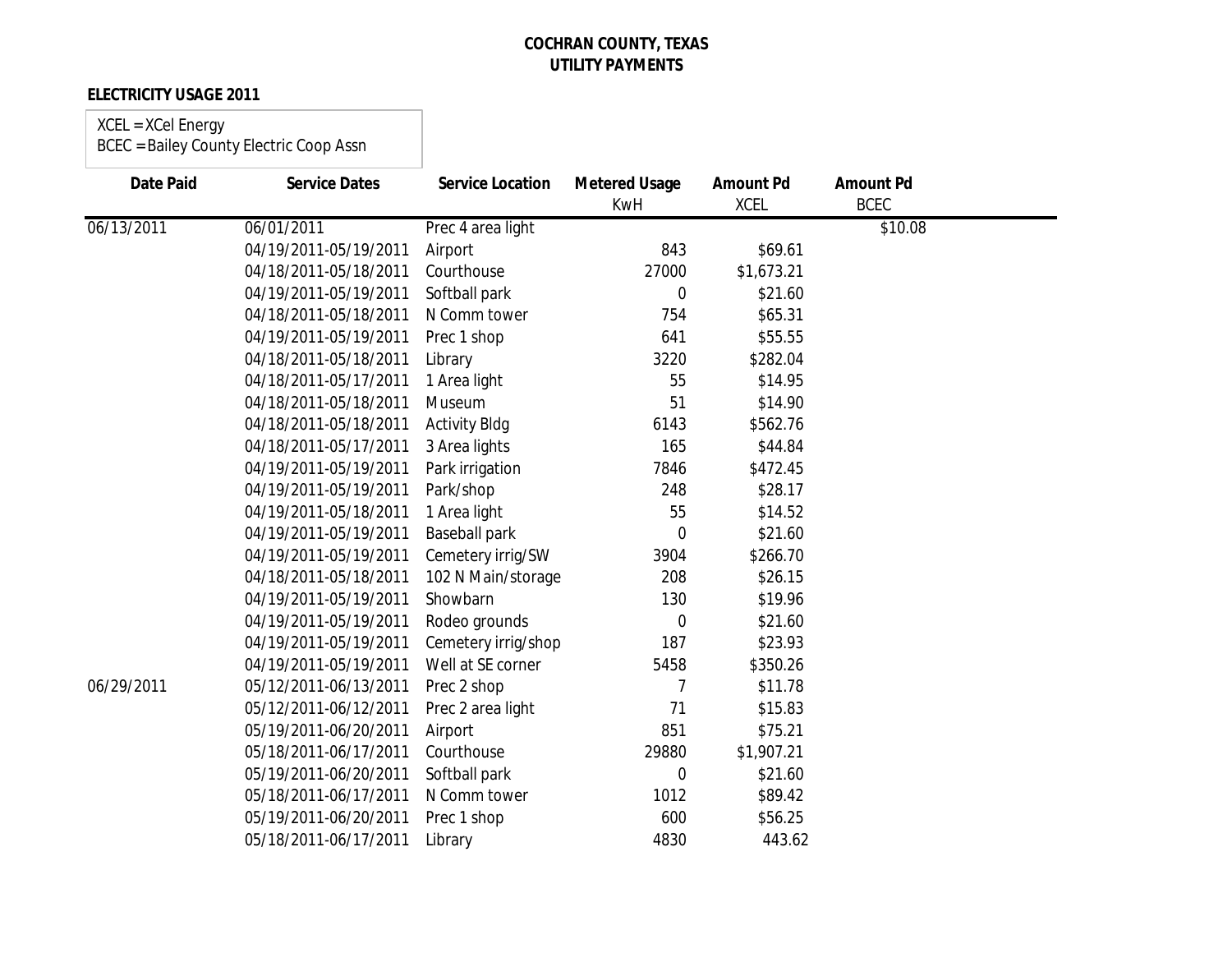## **ELECTRICITY USAGE 2011**

#### XCEL = XCel Energy

| Date Paid  | <b>Service Dates</b>  | <b>Service Location</b> | <b>Metered Usage</b><br><b>KwH</b> | <b>Amount Pd</b><br><b>XCEL</b> | <b>Amount Pd</b><br><b>BCEC</b> |  |
|------------|-----------------------|-------------------------|------------------------------------|---------------------------------|---------------------------------|--|
| 06/29/2011 | 05/18/2011-06/16/2011 | 1 Area light            | 55                                 | 14.98                           |                                 |  |
|            | 05/18/2011-06/17/2011 | Museum                  | 462                                | 46.94                           |                                 |  |
|            | 05/18/2011-06/17/2011 | <b>Activity Bldg</b>    | 11050                              | 855.4                           |                                 |  |
|            | 05/18/2011-06/16/2011 | 3 Area lights           | 165                                | 44.93                           |                                 |  |
|            | 05/19/2011-06/20/2011 | Park irrigation         | 7027                               | \$486.88                        |                                 |  |
|            | 05/19/2011-06/20/2011 | Park/shop               | 42                                 | \$14.09                         |                                 |  |
|            | 05/19/2011-06/19/2011 | 1 Area light            | 59                                 | \$14.67                         |                                 |  |
|            | 05/19/2011-06/20/2011 | <b>Baseball park</b>    | 400                                | \$93.69                         |                                 |  |
|            | 05/19/2011-06/20/2011 | Cemetery irrig/SW       | 3251                               | \$250.95                        |                                 |  |
|            | 05/18/2011-06/17/2011 | 102 N Main/storage      | 0                                  | \$11.24                         |                                 |  |
|            | 05/19/2011-06/20/2011 | Showbarn                | 1927                               | \$156.52                        |                                 |  |
|            | 05/19/2011-06/20/2011 | Rodeo grounds           | 120                                | \$37.40                         |                                 |  |
|            | 05/19/2011-06/20/2011 | Cemetery irrig/shop     | 28                                 | \$13.03                         |                                 |  |
|            | 05/19/2011-06/20/2011 | Well at SE corner       | 4680                               | \$347.16                        |                                 |  |
| 07/11/2011 | 05/24/2011-06/22/2011 | Prec 4 shop             | 240                                |                                 | \$38.24                         |  |
|            | 06/30/2011            | Prec 4 area light       |                                    |                                 | \$9.71                          |  |
|            | 05/19/2011-06/20/2011 | Prec 3 shop             | 93                                 |                                 | \$22.30                         |  |
|            | 06/30/2011            | Prec 3 area lights      |                                    |                                 | \$20.76                         |  |
|            | 05/10/2011-06/08/2011 | Sheriff posse           | 99                                 |                                 | \$39.20                         |  |
| 07/28/2011 | 06/13/2011-07/13/2011 | Prec 2 shop             | 6                                  | \$11.72                         |                                 |  |
|            | 06/13/2011-07/12/2011 | Area light              | 67                                 | \$15.76                         |                                 |  |
| 08/08/2011 | 06/20/2011-07/20/2011 | Airport                 | 787                                | \$73.18                         |                                 |  |
|            | 06/17/2011-07/19/2011 | Courthouse              | 34140                              | \$2,172.48                      |                                 |  |
|            | 06/20/2011-07/20/2011 | Softball park           | 0                                  | \$21.60                         |                                 |  |
|            | 06/17/2011-07/19/2011 | N Comm tower            | 1098                               | \$100.73                        |                                 |  |
|            | 06/20/2011-07/20/2011 | Prec 1 shop             | 658                                | \$62.97                         |                                 |  |
|            | 06/17/2011-07/19/2011 | Library                 | 7070                               | \$548.80                        |                                 |  |
|            | 06/17/2011-07/18/2011 | 1 Area light            | 59                                 | \$15.12                         |                                 |  |
|            | 06/17/2011-07/19/2011 | Museum                  | 1352                               | \$121.43                        |                                 |  |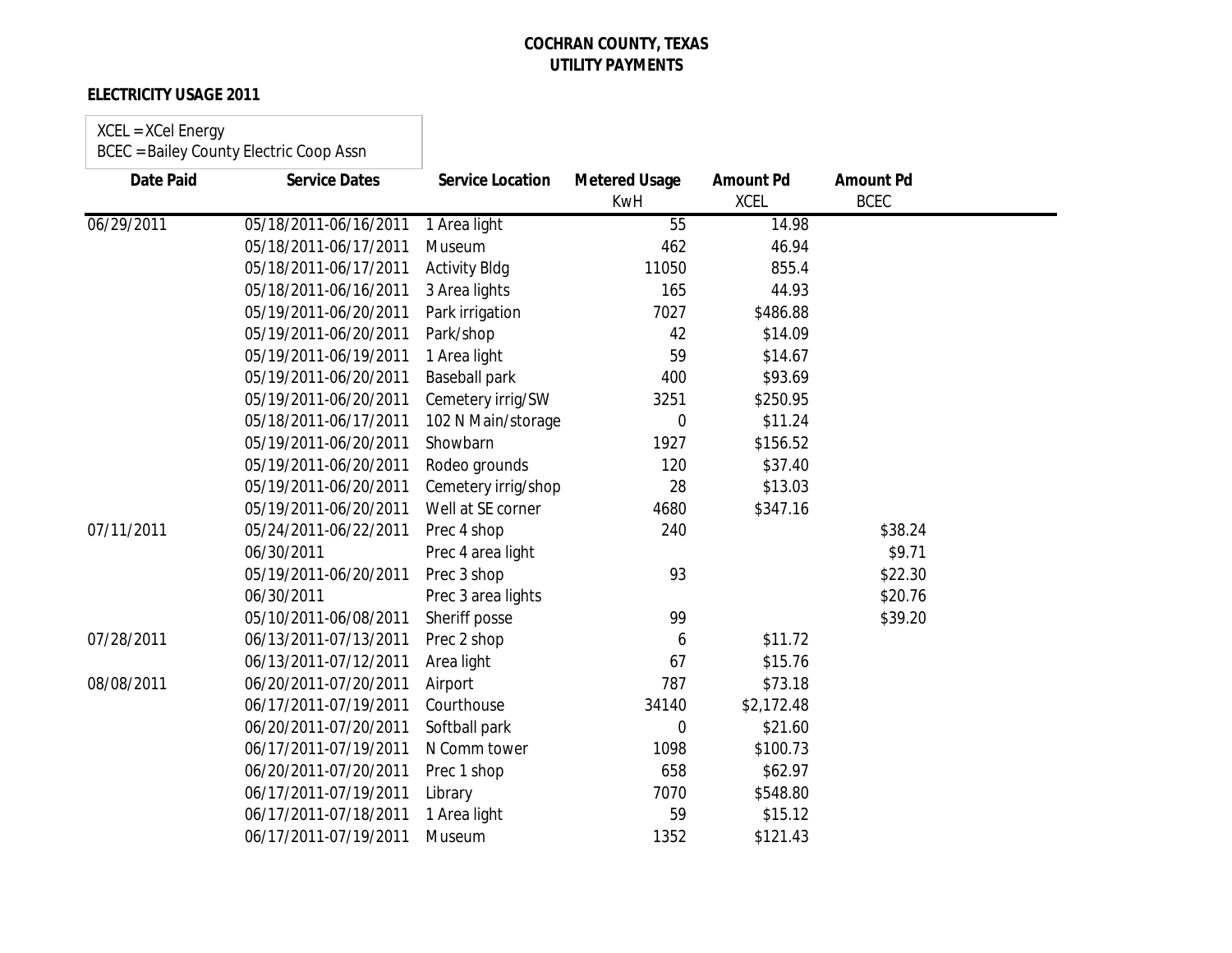## **ELECTRICITY USAGE 2011**

### XCEL = XCel Energy

| <b>Date Paid</b> | <b>Service Dates</b>  | <b>Service Location</b> | <b>Metered Usage</b><br><b>KwH</b> | <b>Amount Pd</b><br><b>XCEL</b> | <b>Amount Pd</b><br><b>BCEC</b> |  |
|------------------|-----------------------|-------------------------|------------------------------------|---------------------------------|---------------------------------|--|
| 08/08/2011       | 06/17/2011-07/19/2011 | <b>Activity Bldg</b>    | 12789                              | \$884.55                        |                                 |  |
|                  | 06/17/2011-07/18/2011 | 3 Area lights           | 176                                | \$45.35                         |                                 |  |
|                  | 06/20/2011-07/20/2011 | Park/Trap shoot         | $\overline{0}$                     | \$0.00                          |                                 |  |
|                  | 06/20/2011-07/20/2011 | Park irrigation         | 8135                               | \$545.13                        |                                 |  |
|                  | 06/20/2011-07/19/2011 | Park/shop               | 17                                 | \$12.25                         |                                 |  |
|                  | 06/20/2011-07/20/2011 | 1 Area light            | 55                                 | \$14.56                         |                                 |  |
|                  | 06/20/2011-07/20/2011 | <b>Baseball park</b>    | 100                                | \$25.11                         |                                 |  |
|                  | 06/20/2011-07/20/2011 | Cemetery irrig/SW       | 3224                               | \$260.03                        |                                 |  |
|                  | 06/20/2011-07/20/2011 | 102 N Main/storage      | $\overline{0}$                     | \$11.24                         |                                 |  |
|                  | 06/20/2011-07/20/2011 | Showbarn                | 2670                               | \$222.18                        |                                 |  |
|                  | 06/20/2011-07/20/2011 | Rodeo grounds           | 420                                | \$98.99                         |                                 |  |
|                  | 06/20/2011-07/20/2011 | Cemetery irrig/shop     | 56                                 | \$15.34                         |                                 |  |
|                  | 06/20/2011-07/20/2011 | Well at SE corner       | 4653                               | \$360.30                        |                                 |  |
|                  | 06/20/2011-07/20/2011 | Prec 3 shop             | 193                                |                                 | \$30.73                         |  |
|                  | 08/01/2011            | Prec 3 area lights      |                                    |                                 | \$19.37                         |  |
|                  | 06/22/2011-07/25/2011 | Prec 4 shop             | 300                                |                                 | \$41.00                         |  |
|                  | 08/01/2011            | Prec 4 area light       |                                    |                                 | \$8.77                          |  |
|                  | 06/08/2011-07/12/2011 | Sheriff posse           | 98                                 |                                 | \$39.49                         |  |
| 08/30/2011       | 07/13/2011-08/11/2011 | Prec 2 shop             | 9                                  | \$11.97                         |                                 |  |
|                  | 07/13/2011-08/10/2011 | Prec 2 area light       | 64                                 | \$15.66                         |                                 |  |
|                  | 07/20/2011-08/18/2011 | Airport                 | 788                                | \$73.26                         |                                 |  |
|                  | 07/19/2011-08/17/2011 | Courthouse              | 30900                              | \$2,042.46                      |                                 |  |
|                  | 07/20/2011-08/18/2011 | Softball park           | 0                                  | \$21.60                         |                                 |  |
|                  | 07/19/2011-08/17/2011 | N Comm tower            | 1495                               | \$133.08                        |                                 |  |
|                  | 07/20/2011-08/18/2011 | Prec 1 shop             | 834                                | \$76.91                         |                                 |  |
|                  | 07/19/2011-08/17/2011 | Library                 | 6580                               | \$531.10                        |                                 |  |
|                  | 07/19/2011-08/16/2011 | 1 Area light            | 52                                 | \$14.91                         |                                 |  |
|                  | 07/19/2011-08/17/2011 | Museum                  | 1367                               | \$122.64                        |                                 |  |
|                  | 07/19/2011-08/17/2011 | <b>Activity Bldg</b>    | 10740                              | \$849.23                        |                                 |  |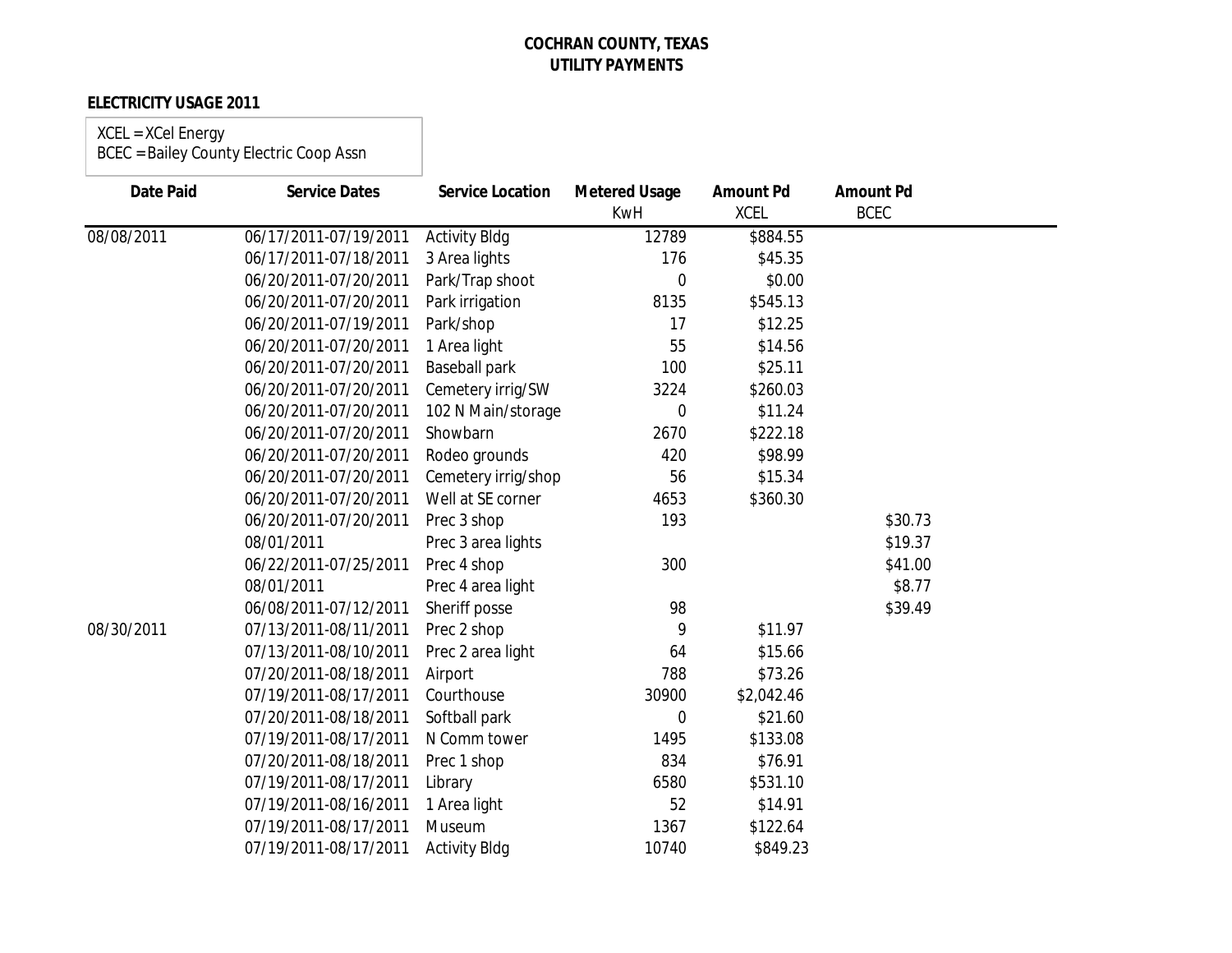## **ELECTRICITY USAGE 2011**

# XCEL = XCel Energy

| <b>Date Paid</b> | <b>Service Dates</b>  | <b>Service Location</b> | <b>Metered Usage</b><br><b>KwH</b> | <b>Amount Pd</b><br><b>XCEL</b> | <b>Amount Pd</b><br><b>BCEC</b> |  |
|------------------|-----------------------|-------------------------|------------------------------------|---------------------------------|---------------------------------|--|
| 08/30/2011       | 07/19/2011-08/16/2011 | 3 Area lights           | 157                                | \$44.75                         |                                 |  |
|                  | 07/20/2011-08/18/2011 | Park irrigation         | 7212                               | \$500.22                        |                                 |  |
|                  | 07/20/2011-08/18/2011 | Park/shop               | 3                                  | \$11.16                         |                                 |  |
|                  | 07/20/2011-08/17/2011 | 1 Area light            | 52                                 | \$14.47                         |                                 |  |
|                  | 07/20/2011-08/18/2011 | <b>Baseball park</b>    | $\mathbf 0$                        | \$25.11                         |                                 |  |
|                  | 07/20/2011-08/18/2011 | Cemetery irrig/SW       | 3593                               | \$260.45                        |                                 |  |
|                  | 07/19/2011-08/17/2011 | 102 N Main/storage      | 0                                  | \$11.24                         |                                 |  |
|                  | 07/20/2011-08/18/2011 | Showbarn                | 1538                               | \$132.61                        |                                 |  |
|                  | 07/20/2011-08/18/2011 | Rodeo grounds           | 600                                | \$142.89                        |                                 |  |
|                  | 07/20/2011-08/18/2011 | Cemetery irrig/shop     | 66                                 | \$16.13                         |                                 |  |
|                  | 07/20/2011-08/18/2011 | Well at SE corner       | 5126                               | \$364.37                        |                                 |  |
| 09/12/2011       | 07/25/2011-08/24/2011 | Prec 4 shop             | 280                                |                                 | 36.22                           |  |
|                  | 08/31/2011            | Prec 4 area light       |                                    |                                 | \$<br>8.00                      |  |
|                  | 07/20/2011-08/23/211  | Prec 3 shop             | 162                                |                                 | \$<br>28.10                     |  |
|                  | 08/31/2011            | Prec 3 area lights      |                                    |                                 | \$<br>17.65                     |  |
|                  | 07/12/2011-08/09/2011 | Sheriff posse           | 57                                 |                                 | \$23.98                         |  |
| 09/29/2011       | 08/11/2011-09/12/2011 | Prec 2 shop             | 7                                  | \$11.81                         |                                 |  |
|                  | 08/11/2011-09/11/2011 | Prec 2 area light       | 71                                 | \$15.88                         |                                 |  |
| 10/10/2011       | 08/09/2011-09/09/2011 | Sheriff posse           | 57                                 |                                 | \$34.38                         |  |
|                  | 08/23/2011-09/20/2011 | Prec 3 shop             | 103                                |                                 | \$21.03                         |  |
|                  | 09/30/2011            | Prec 3 area lights      |                                    |                                 | \$18.25                         |  |
|                  | 08/24/2011-09/23/2011 | Prec 4 shop             | 280                                |                                 | \$36.21                         |  |
|                  | 09/30/2011            | Prec 4 area light       |                                    |                                 | \$8.00                          |  |
|                  | 08/18/2011-09/19/2011 | Airport                 | 1000                               | \$90.04                         |                                 |  |
|                  | 08/17/2011-09/16/2011 | Courthouse              | 29340                              | \$1,986.09                      |                                 |  |
|                  | 08/18/2011-09/19/2011 | <b>Baseball park</b>    | 0                                  | \$21.60                         |                                 |  |
|                  | 08/17/2011-09/16/2011 | N Comm tower            | 1092                               | \$100.24                        |                                 |  |
|                  | 08/18/2011-09/19/2011 | Prec 1 shop             | 613                                | \$59.41                         |                                 |  |
|                  | 08/17/2011-09/16/2011 | Library                 | 4510                               | \$456.28                        |                                 |  |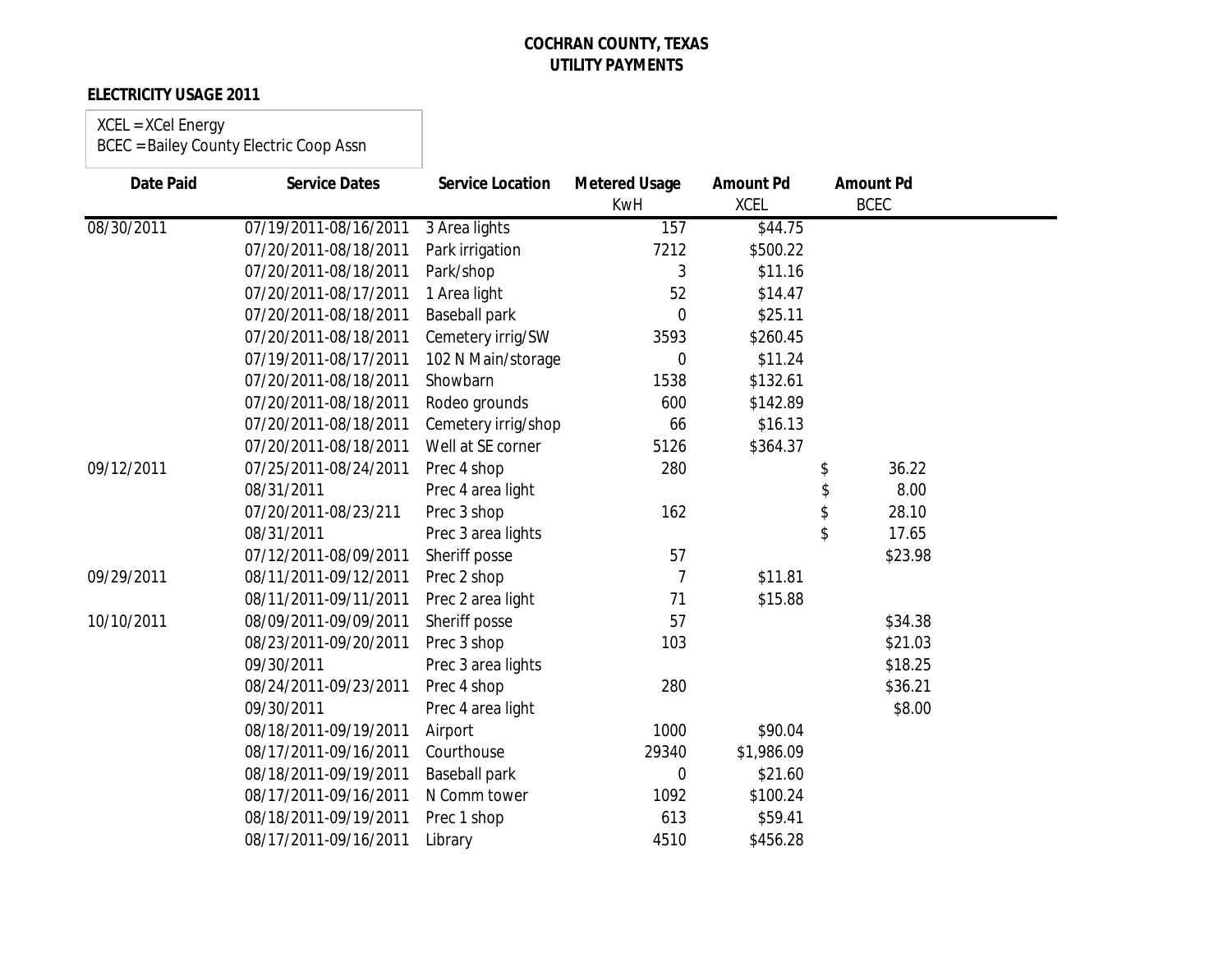## **ELECTRICITY USAGE 2011**

# XCEL = XCel Energy

| <b>Date Paid</b> | <b>Service Dates</b>  | <b>Service Location</b> | <b>Metered Usage</b> | <b>Amount Pd</b> | <b>Amount Pd</b> |  |
|------------------|-----------------------|-------------------------|----------------------|------------------|------------------|--|
|                  |                       |                         | <b>KwH</b>           | <b>XCEL</b>      | <b>BCEC</b>      |  |
| 10/10/2011       | 08/17/2011-09/15/2011 | 1 Area light            | 55                   | \$15.01          |                  |  |
|                  | 08/17/2011-09/16/2011 | Museum                  | 630                  | \$62.58          |                  |  |
|                  | 08/17/2011-09/16/2011 | <b>Activity Bldg</b>    | 8507                 | \$768.51         |                  |  |
|                  | 08/17/2011-09/15/2011 | 3 Area lights           | 165                  | \$45.00          |                  |  |
|                  | 08/18/2011-09/19/2011 | Park/irrigation         | 6568                 | \$477.61         |                  |  |
|                  | 08/18/2011-09/19/2011 | Park/shop               | 8                    | \$11.55          |                  |  |
|                  | 08/18/2011-09/18/2011 | Area light              | 59                   | \$14.68          |                  |  |
|                  | 08/18/2011-09/19/2011 | <b>Baseball park</b>    | 200                  | \$28.62          |                  |  |
|                  | 08/18/2011-09/19/2011 | Cemetery irrig/SW       | 2997                 | \$239.53         |                  |  |
|                  | 08/17/2011-09/16/2011 | 102 N Main/storage      |                      | \$11.32          |                  |  |
|                  | 08/18/2011-09/19/2011 | Showbarn                | 260                  | \$31.48          |                  |  |
|                  | 08/18/2011-09/19/2011 | Rodeo grounds           | 120                  | \$38.34          |                  |  |
|                  | 08/18/2011-09/19/2011 | Cemetery irrig/shop     | 1428                 | \$123.90         |                  |  |
|                  | 08/18/2011-09/19/2011 | Well at SE corner       | 4220                 | \$332.58         |                  |  |
| 10/28/2011       | 09/12/2011-10/11/2011 | Prec 2 shop             | 6                    | \$11.70          |                  |  |
|                  | 09/12/2011-10/10/2011 | Area light              | 65                   | \$15.67          |                  |  |
| 11/04/2011       | 09/19/2011-10/18/2011 | Airport                 | 907                  | \$77.32          |                  |  |
|                  | 09/16/2011-10/17/2011 | Courthouse              | 25440                | \$1,564.48       |                  |  |
|                  | 09/19/2011-10/18/2011 | Softball park           | $\overline{0}$       | \$21.60          |                  |  |
|                  | 09/16/2011-10/17/2011 | N Comm tower            | 836                  | \$74.88          |                  |  |
|                  | 09/19/2011-10/18/2011 | Prec 1 shop             | 423                  | \$41.89          |                  |  |
|                  | 09/23/2011-10/17/2011 | Library                 | 2186                 | \$326.41         |                  |  |
|                  | 09/16/2011-10/16/2011 | Area light              | 57                   | \$15.04          |                  |  |
|                  | 09/16/2011-10/17/2011 | Museum                  | 194                  | \$26.02          |                  |  |
|                  | 09/16/2011-10/17/2011 | <b>Activity Bldg</b>    | 5693                 | \$525.75         |                  |  |
|                  | 09/16/2011-10/16/2011 | 3 Area lights           | 171                  | \$45.11          |                  |  |
|                  | 09/19/2011-10/18/2011 | Park/irrigation         | 687                  | \$89.56          |                  |  |
|                  | 09/19/2011-10/18/2011 | Park/shop               | 0                    | \$10.91          |                  |  |
|                  | 09/19/2011-10/17/2011 | Area light              | 53                   | \$14.48          |                  |  |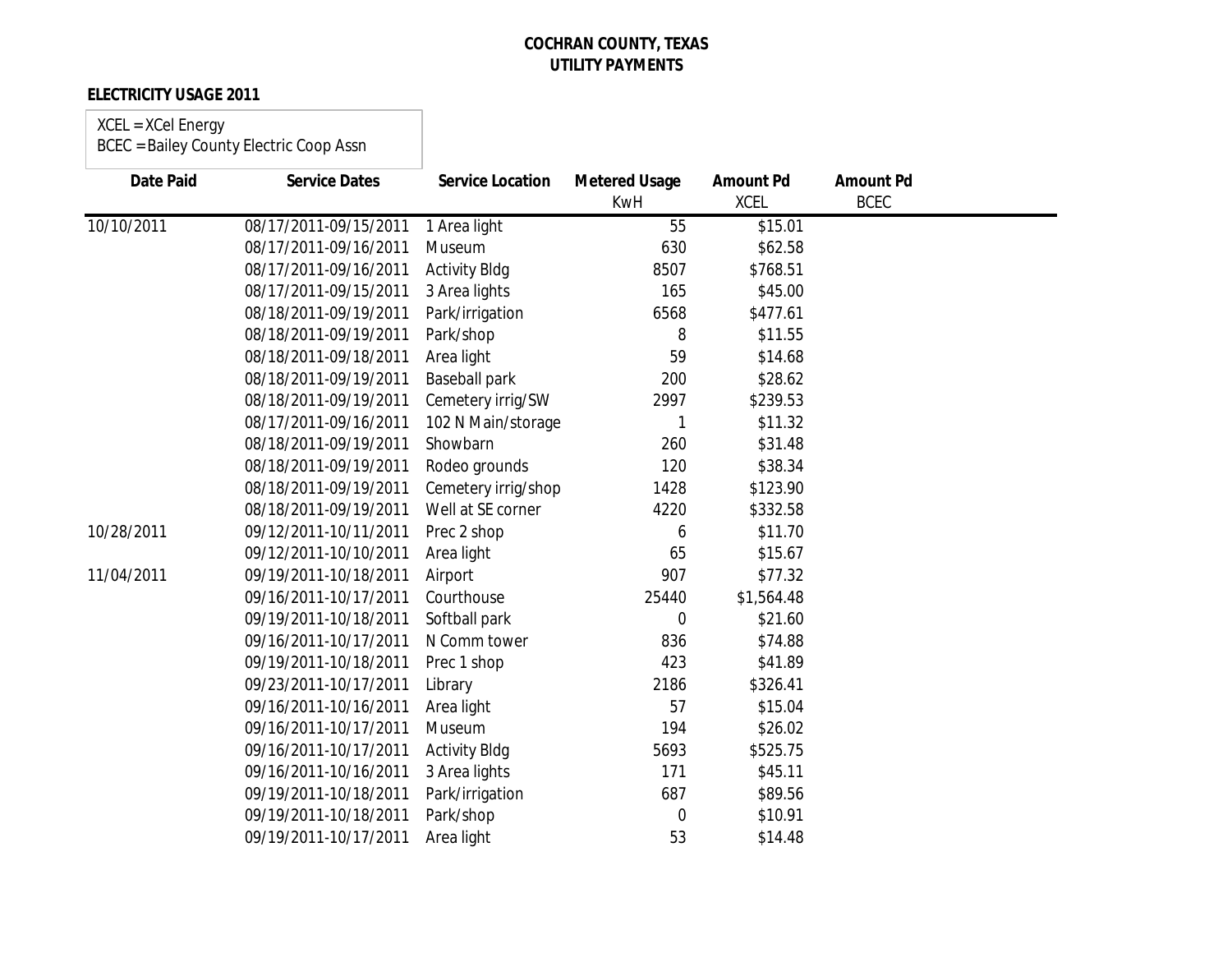## **ELECTRICITY USAGE 2011**

# XCEL = XCel Energy

| <b>Date Paid</b> | <b>Service Dates</b>  | <b>Service Location</b> | <b>Metered Usage</b> | <b>Amount Pd</b> | <b>Amount Pd</b> |  |
|------------------|-----------------------|-------------------------|----------------------|------------------|------------------|--|
|                  |                       |                         | <b>KwH</b>           | <b>XCEL</b>      | <b>BCEC</b>      |  |
| 11/04/2011       | 09/19/2011-10/18/2011 | <b>Baseball park</b>    | 100                  | \$25.05          |                  |  |
|                  | 09/19/2011-10/18/2011 | Cemetery irrig/SW       | $\mathbf 0$          | \$21.60          |                  |  |
|                  | 09/16/2011-10/17/2011 | 102 N Main/storage      | 34                   | \$13.83          |                  |  |
|                  | 09/19/2011-10/18/2011 | Showbarn                | 288                  | \$32.00          |                  |  |
|                  | 09/19/2011-10/18/2011 | Rodeo grounds           | 420                  | \$91.40          |                  |  |
|                  | 09/19/2011-10/18/2011 | Cemetery irrig-shop     | 54                   | \$14.86          |                  |  |
|                  | 09/19/2011-10/18/2011 | Well at SE corner       | $\mathbf 0$          | \$21.60          |                  |  |
| 11/14/2011       | 09/09/2011-10/11/2011 | Sheriff posse           | $\overline{0}$       |                  | \$29.06          |  |
|                  | 09/20/2011-10/19/2011 | Prec 3 shop             | 86                   |                  | \$18.69          |  |
|                  | 10/31/2011            | 2 Area lights           |                      |                  | \$18.22          |  |
|                  | 09/23/2011-10/25/2011 | Prec 4 shop             | 230                  |                  | \$29.57          |  |
|                  | 10/31/2011            | Area light              |                      |                  | \$7.98           |  |
| 11/29/2011       | 10/11/2011-11/09/2011 | Prec 2 shop             | 6                    | \$11.67          |                  |  |
|                  | 10/11/2011-11/08/2011 | Area light              | 64                   | \$15.68          |                  |  |
| 12/12/2011       | 10/11/2011-11/07/2011 | Sheriff posse           | $\mathbf 0$          |                  | \$29.06          |  |
|                  | 10/19/2011-11/14/2011 | Prec 3 shop             | 43                   |                  | \$15.85          |  |
|                  | 11/30/2011            | 2 Area lights           |                      |                  | \$19.27          |  |
|                  | 10/25/2011-11/16/2011 | Prec 4 shop             | 300                  |                  | \$37.70          |  |
|                  | 11/30/2011            | Area light              |                      |                  | \$8.69           |  |
| 12/12/2011       | 10/18/2011-11/16/2011 | Airport                 | 1126                 | \$90.88          |                  |  |
|                  | 10/17/2011-11/15/2011 | Courthouse              | 24720                | \$1,689.23       |                  |  |
|                  | 10/18/2011-11/16/2011 | Softball park           | $\overline{0}$       | \$21.60          |                  |  |
|                  | 10/17/2011-11/15/2011 | N Comm tower            | 798                  | \$69.52          |                  |  |
|                  | 10/18/2011-11/16/2011 | Prec 1 shop             | 469                  | \$44.22          |                  |  |
|                  | 10/17/2011-11/15/2011 | Library                 | 1793                 | \$235.81         |                  |  |
|                  | 10/17/2011-11/14/2011 | Area light              | 53                   | \$14.99          |                  |  |
|                  | 10/17/2011-11/15/2011 | Museum                  | 97                   | \$18.34          |                  |  |
|                  | 10/17/2011-11/15/2011 | <b>Activity Bldg</b>    | 4228                 | \$484.15         |                  |  |
|                  | 10/17/2011-11/14/2011 | 3 Area lights           | 45.03                |                  |                  |  |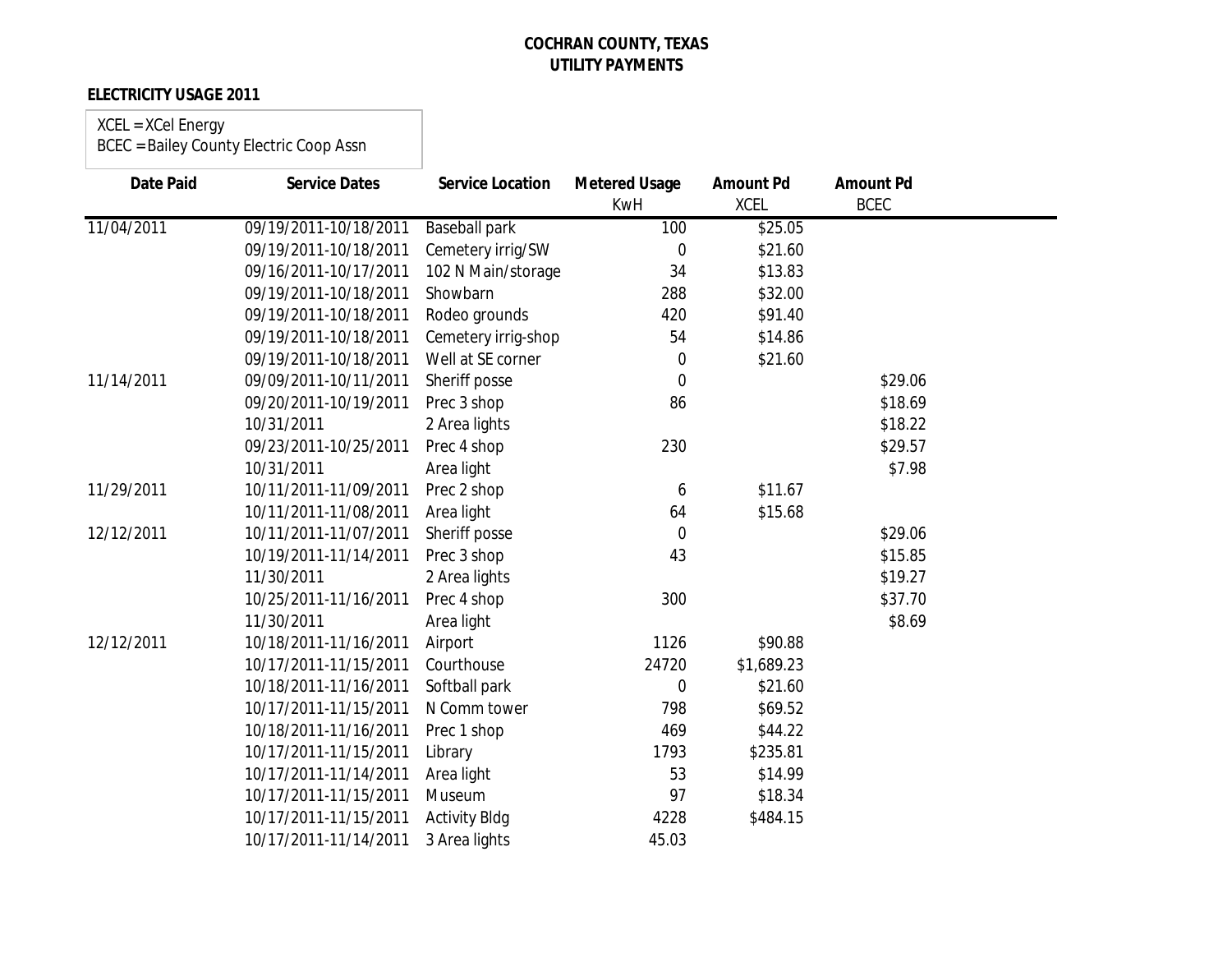## **ELECTRICITY USAGE 2011**

### XCEL = XCel Energy BCEC = Bailey County Electric Coop Assn

| Date Paid  | <b>Service Dates</b>  | <b>Service Location</b> | <b>Metered Usage</b><br>KwH | <b>Amount Pd</b><br><b>XCEL</b> | <b>Amount Pd</b><br><b>BCEC</b> |
|------------|-----------------------|-------------------------|-----------------------------|---------------------------------|---------------------------------|
| 12/12/2011 | 10/18/2011-11/16/2011 | Park/irrigation         | 1041                        | \$120.68                        |                                 |
|            | 10/18/2011-11/16/2011 | Park/shop               | 210                         | \$25.82                         |                                 |
|            | 10/18/2011-11/15/2011 | Area light              | 53                          | \$14.56                         |                                 |
|            | 10/18/2011-11/16/2011 | <b>Baseball park</b>    | 0                           | \$21.60                         |                                 |
|            | 10/18/2011-11/16/2011 | Cemetery irrig/SW       | 0                           | \$21.60                         |                                 |
|            | 10/17/2011-11/15/2011 | 102 N Main/storage      | $\mathbf 0$                 | \$11.24                         |                                 |
|            | 10/18/2011-11/16/2011 | Showbarn                | 188                         | \$24.27                         |                                 |
|            | 10/18/2011-11/16/2011 | Rodeo grounds           | $\mathbf 0$                 | \$21.60                         |                                 |
|            | 10/18/2011-11/16/2011 | Cemetery irrig-shop     | 12                          | \$11.76                         |                                 |
|            | 10/18/2011-11/16/2011 | Well at SE corner       | 0                           | \$21.60                         |                                 |
| 12/29/2011 | 11/09/2011-12/12/2011 | Prec 2 shop             | 324                         | \$35.66                         |                                 |
|            | 11/09/2011-12/11/2011 | Area light              | 74                          | \$16.22                         |                                 |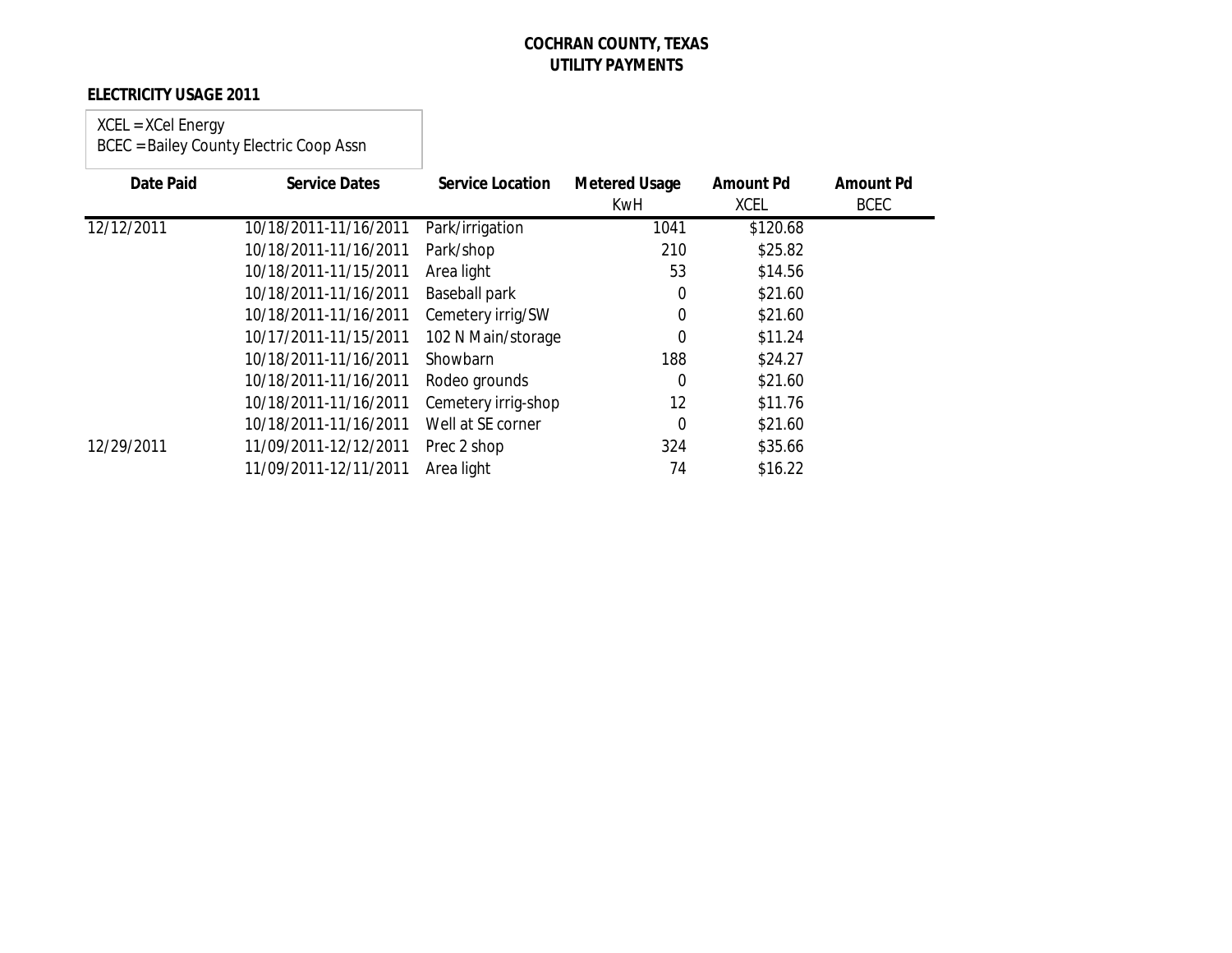### **NATURAL GAS USAGE 2011**

City of Mrtn = City of Morton WTG = West Texas Gas, Inc. City of Wht = City of Whiteface

| <b>Date Paid</b> | <b>Service Dates</b>  | <b>Service Location</b> | <b>Metered Usage</b> | <b>Amount Pd</b> | <b>Amount Pd</b> | <b>Amount Pd</b> |
|------------------|-----------------------|-------------------------|----------------------|------------------|------------------|------------------|
|                  |                       |                         | <b>MCF</b>           | City of Mrtn     | <b>WTG</b>       | City of Wht      |
| 01/10/2011       | 11/15/2010-12/15/2010 | Library                 | 10                   | \$80.17          |                  |                  |
|                  | 11/15/2010-12/15/2010 | Museum                  | 22                   | \$173.05         |                  |                  |
|                  | 11/15/2010-12/15/2010 | <b>Activity Bldg</b>    | 126                  | \$951.79         |                  |                  |
|                  | 11/15/2010-12/15/2010 | Courthouse              | 119                  | \$901.60         |                  |                  |
|                  | 11/15/2010-12/15/2010 | Prec 1 shop             | 5                    | \$41.47          |                  |                  |
| 01/28/2011       | 11/30/2010-01/04/2011 | Prec 3 shop             | 1.1                  |                  | \$16.41          |                  |
| 01/28/2011       | 12/02/2010-01/03/2011 | Park/County Barn        | 9                    |                  | \$69.65          |                  |
| 01/28/2011       | 12/02/2011-01/03/2011 | Park/Shop               | $\overline{0}$       |                  | \$9.00           |                  |
| 01/28/2011       | 12/16/2010-01/17/2011 | Prec 2 shop             | 2.3                  |                  |                  | \$18.40          |
| 02/14/2011       | 12/15/2010-01/17/2011 | Library                 | 22                   | \$167.45         |                  |                  |
|                  | 12/15/2010-01/17/2011 | Museum                  | 28                   | \$212.21         |                  |                  |
|                  | 12/15/2010-01/17/2011 | <b>Activity Bldg</b>    | 197                  | 1406.26          |                  |                  |
|                  | 12/15/2010-01/17/2011 | Courthouse              | 148                  | \$1,068.65       |                  |                  |
|                  | 12/15/2010-01/17/2011 | Prec 1 shop             | 36                   | \$271.89         |                  |                  |
| 02/14/2011       | 01/17/2011-02/15/2011 | Prec 2 shop             | 4.9                  |                  |                  | \$37.71          |
| 02/25/2011       | 01/03/2011-02/08/2011 | Prec 3 shop             | 6.7                  |                  | \$52.39          |                  |
|                  | 01/03/2011-02/08/2011 | Park/County Barn        | 94.6                 |                  | \$621.72         |                  |
|                  | 01/03/2011-02/08/2011 | Park/Shop               | 1                    |                  | \$15.47          |                  |
| 03/14/2011       | 01/17/2011-02/15/2011 | Library                 | 27                   | \$210.25         |                  |                  |
|                  | 01/17/2011-02/15/2012 | Museum                  | 30                   | 233.29           |                  |                  |
|                  | 01/17/2011-02/15/2013 | <b>Activity Bldg</b>    | 215                  | 1577.14          |                  |                  |
|                  | 01/17/2011-02/15/2014 | Courthouse              | 139                  | \$1,036.78       |                  |                  |
|                  | 01/17/2011-02/15/2015 | Prec 1 shop             | 38                   | \$294.73         |                  |                  |
|                  | 02/07/2011-03/03/2011 | Prec 3 shop             | 8.7                  |                  | \$67.44          |                  |
|                  | 02/08/2011-03/02/2011 | Park/County Barn        | 23                   |                  | \$163.51         |                  |
|                  | 02/08/2011-03/02/2011 | Park/Shop               | 0.8                  |                  | \$14.37          |                  |
| 03/30/2011       | 02/15/2011-03/16/2011 | Prec 2 shop             | $\boldsymbol{0}$     |                  |                  | \$16.25          |
| 04/11/2011       | 02/15/2011-03/15/2011 | Library                 | 7                    | \$54.50          |                  |                  |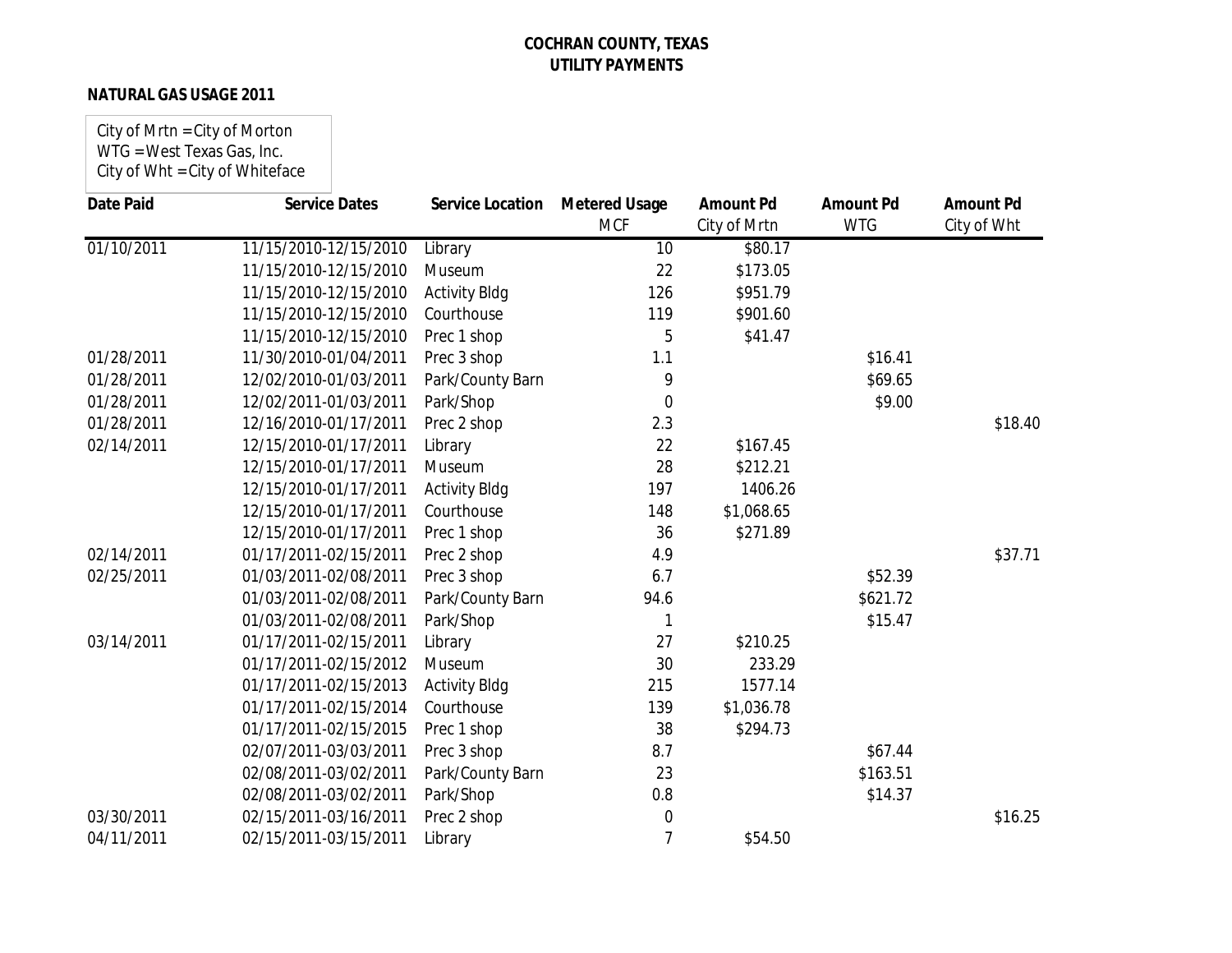### **NATURAL GAS USAGE 2011**

City of Mrtn = City of Morton WTG = West Texas Gas, Inc City of Wht = City of Whiteface

| <b>Date Paid</b> | <b>Service Dates</b>  | <b>Service Location</b> | <b>Metered Usage</b><br><b>MCF</b> | <b>Amount Pd</b><br>City of Mrtn | <b>Amount Pd</b><br><b>WTG</b> | <b>Amount Pd</b><br>City of Wht |
|------------------|-----------------------|-------------------------|------------------------------------|----------------------------------|--------------------------------|---------------------------------|
| 04/11/2011       | 02/15/2011-03/15/2011 | Museum                  | 17                                 | \$127.00                         |                                |                                 |
|                  | 02/15/2011-03/15/2011 | <b>Activity Bldg</b>    | 76                                 | \$554.75                         |                                |                                 |
|                  | 02/15/2011-03/15/2011 | Courthouse              | 102                                | \$730.71                         |                                |                                 |
|                  | 02/15/2011-03/15/2011 | Prec 1 shop             | 8                                  | \$61.75                          |                                |                                 |
| 04/25/2011       | 03/02/2011-04/04/2011 | Park/County Barn        | 7.2                                |                                  | \$54.47                        |                                 |
|                  | 03/02/2011-04/04/2011 | Park/Shop               | 0.8                                |                                  | \$14.05                        |                                 |
|                  | 03/03/2011-04/06/2011 | Prec 3 shop             |                                    |                                  | \$15.31                        |                                 |
| 05/09/2011       | 03/16/2011-04/15/2011 | Prec 2 shop             | 0                                  |                                  |                                | \$16.25                         |
|                  | 03/15/2011-04/15/2011 | Library                 |                                    | \$18.25                          |                                |                                 |
|                  | 03/15/2011-04/15/2011 | Museum                  | 6                                  | \$48.53                          |                                |                                 |
|                  | 03/15/2011-04/15/2011 | <b>Activity Bldg</b>    | 11                                 | \$86.38                          |                                |                                 |
|                  | 03/15/2011-04/15/2011 | Courthouse              | 97                                 | \$727.71                         |                                |                                 |
|                  | 03/15/2011-04/15/2011 | Prec 1 shop             | 3                                  | \$25.82                          |                                |                                 |
| 05/27/2011       | 04/04/2011-05/04/2011 | Park/Shop               | 0.6                                |                                  | \$13.68                        |                                 |
|                  | 04/04/2011-05/04/2011 | Park/Showbarn           | 0.2                                |                                  | \$11.02                        |                                 |
|                  | 04/06/2011-05/13/2011 | Prec 3 shop             | 0                                  |                                  | \$9.70                         |                                 |
| 06/13/2011       | 04/15/2011-05/15/2011 | Library                 | 0                                  | \$18.25                          |                                |                                 |
|                  | 04/15/2011-05/15/2011 | Museum                  | 5                                  | \$41.14                          |                                |                                 |
|                  | 04/15/2011-05/15/2011 | <b>Activity Bldg</b>    | 6                                  | \$48.77                          |                                |                                 |
|                  | 04/15/2011-05/15/2011 | Courthouse              | 28                                 | \$216.63                         |                                |                                 |
|                  | 04/15/2011-05/15/2011 | Prec 1 shop             | $\overline{2}$                     | \$18.25                          |                                |                                 |
|                  | 04/15/2011-05/16/2011 | Prec 2 shop             | 1.5                                |                                  |                                | \$16.25                         |
| 06/29/2011       | 05/16/2011-06/16/2011 | Prec 2 shop             | 0                                  |                                  |                                | \$16.25                         |
|                  | 05/03/2011-06/03/2011 | Prec 3 shop             | $\mathbf 0$                        |                                  | \$9.00                         |                                 |
|                  | 05/04/2011-06/02/2011 | Park/Shop               | 0.7                                |                                  | \$13.71                        |                                 |
|                  | 05/04/2011-06/02/2011 | Park/Showbarn           | 0                                  |                                  | \$9.00                         |                                 |
| 07/11/2011       | 05/15/2011-06/15/2011 | Library                 | 0                                  | \$18.25                          |                                |                                 |
|                  | 05/15/2011-06/15/2011 | Museum                  | 1                                  | \$18.25                          |                                |                                 |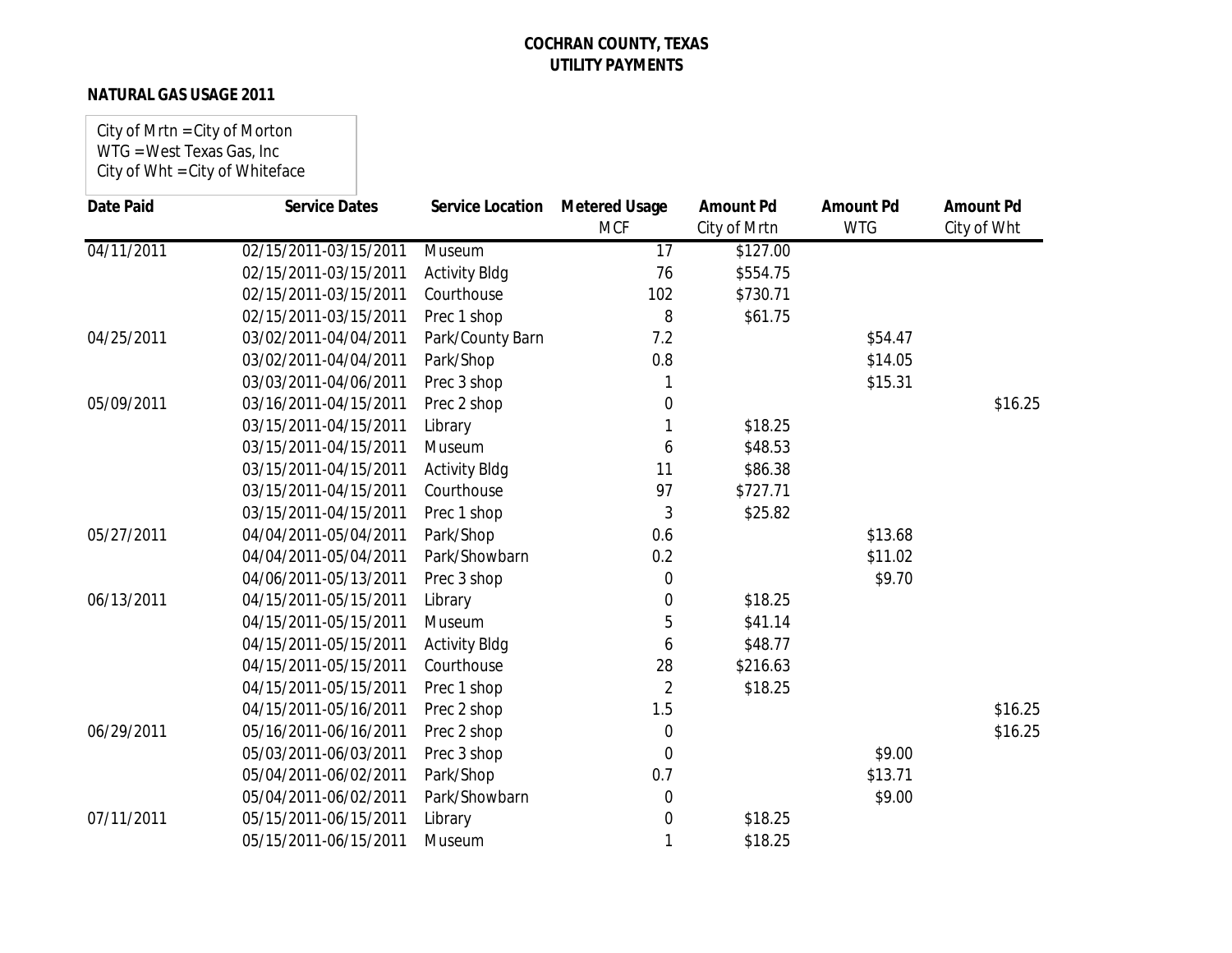### **NATURAL GAS USAGE 2011**

City of Mrtn = City of Morton WTG = West Texas Gas Inc City of Wht = City of Whiteface

| <b>Date Paid</b> | <b>Service Dates</b>  | <b>Service Location</b> | <b>Metered Usage</b><br><b>MCF</b> | <b>Amount Pd</b><br>City of Mrtn | <b>Amount Pd</b><br><b>WTG</b> | <b>Amount Pd</b><br>City of Wht |
|------------------|-----------------------|-------------------------|------------------------------------|----------------------------------|--------------------------------|---------------------------------|
| 07/11/2011       | 05/15/2011-06/15/2011 | <b>Activity Bldg</b>    | 13                                 | 102.29                           |                                |                                 |
|                  | 05/15/2011-06/15/2011 | Courthouse              | 2                                  | 18.25                            |                                |                                 |
|                  | 05/15/2011-06/15/2011 | Prec 1 shop             |                                    | 18.25                            |                                |                                 |
| 07/28/2011       | 06/16/2011-07/14/2011 | Prec 2 shop             | $\overline{0}$                     |                                  |                                | 16.25                           |
|                  | 06/02/2011-07/06/2011 | Park/shop               | 0.8                                |                                  | 14.54                          |                                 |
|                  | 06/02/2011-07/06/2011 | Park/showbarn           | 0.2                                |                                  | 10.38                          |                                 |
|                  | 06/03/2011-07/07/2011 | Prec 3 shop             | $\mathbf 0$                        |                                  | 9.00                           |                                 |
| 08/08/2011       | 06/15/2011-07/15/2011 | Library                 | $\Omega$                           | 18.25                            |                                |                                 |
|                  | 06/15/2011-07/15/2011 | Museum                  |                                    | 18.25                            |                                |                                 |
|                  | 06/15/2011-07/15/2011 | <b>Activity Bldg</b>    | $\overline{0}$                     | 18.25                            |                                |                                 |
|                  | 06/15/2011-07/15/2011 | Courthouse              | 4                                  | 33.63                            |                                |                                 |
|                  | 06/15/2011-07/15/2011 | Prec 1 shop             | $\overline{2}$                     | 18.25                            |                                |                                 |
| 08/30/2011       | 07/14/2011-08/16/2011 | Prec 2 shop             | $\overline{0}$                     |                                  |                                | \$16.25                         |
|                  | 07/07/2011-08/01/2011 | Prec 3 shop             | $\overline{0}$                     |                                  | \$9.00                         |                                 |
|                  | 07/06/2011-08/01/2011 | Park/showbarn           | 0.2                                |                                  | \$10.40                        |                                 |
|                  | 07/06/2011-08/01/2011 | Park/shop               | 0.6                                |                                  | \$13.21                        |                                 |
| 09/12/2011       | 07/15/2011-08/15/2011 | Library                 | 0                                  | \$18.25                          |                                |                                 |
|                  | 07/15/2011-08/15/2011 | Museum                  | 0                                  | \$18.25                          |                                |                                 |
|                  | 07/15/2011-08/15/2011 | <b>Activity Bldg</b>    | 0                                  | \$18.25                          |                                |                                 |
|                  | 07/15/2011-08/15/2011 | Courthouse              | 2                                  | \$18.25                          |                                |                                 |
|                  | 07/15/2011-08/15/2011 | Prec 1 shop             |                                    | \$18.25                          |                                |                                 |
| 09/29/2011       | 08/16/2011-09/16/2011 | Prec 2 shop             | $\mathbf 0$                        |                                  |                                | \$16.25                         |
|                  | 08/01/2011-09/02/2011 | Park/shop               | 0.7                                |                                  | \$13.90                        |                                 |
|                  | 08/01/2011-09/02/2011 | Park/showbarn           | 0.1                                |                                  | \$9.69                         |                                 |
|                  | 08/01/2011-09/07/2011 | Prec 3 shop             | 0                                  |                                  | \$9.00                         |                                 |
| 10/10/2011       | 08/15/2011-09/15/2011 | Library                 | $\overline{0}$                     | \$18.25                          |                                |                                 |
|                  | 08/15/2011-09/15/2011 | Museum                  |                                    | \$18.25                          |                                |                                 |
|                  | 08/15/2011-09/15/2011 | <b>Activity Bldg</b>    | 4                                  | \$32.91                          |                                |                                 |